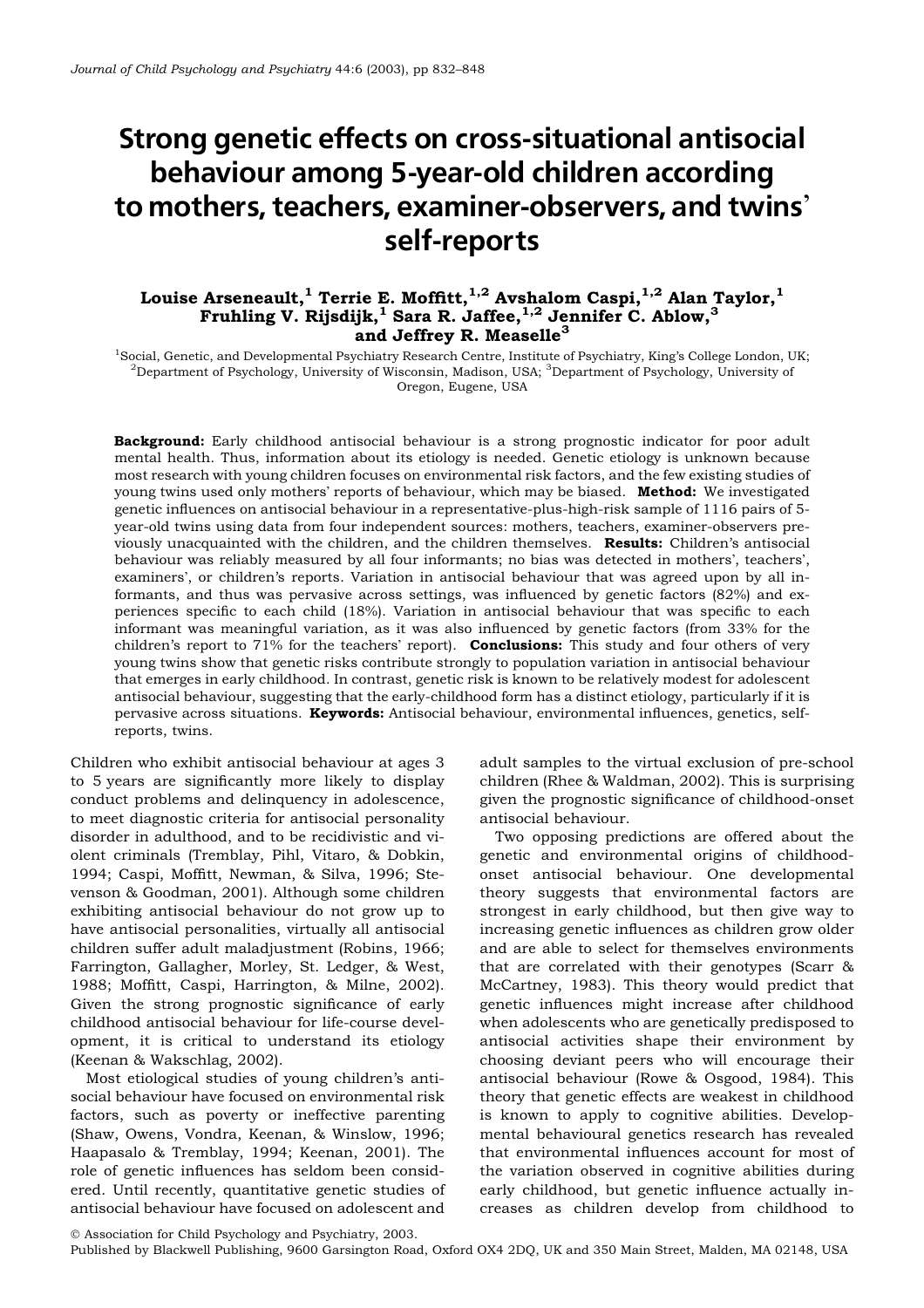adulthood (McGue, Bouchard, Iacono, & Lykken, 1993; Plomin, Fulker, Corley, & DeFries, 1997).

In contrast to this theory predicting weak genetic influences for early relative to later antisocial behaviour, a taxonomic theory of antisocial development has suggested the opposite; that antisocial behaviour evident in early childhood should have strong genetic influences (Moffitt, 1993; DiLalla & Gottesman, 1989). According to this theory, antisocial behaviour that begins in childhood has its origins in neurodevelopmental vulnerabilities known to be heritable (e.g., undercontrolled temperament, language delay), and is likely to become life-course persistent. In contrast, antisocial behaviour that begins in adolescence is relatively transient and has its origins in peer social processes. This developmental theory would thus predict strong heritability for early childhood samples. The goal of the present study is to test these two competing hypotheses by examining antisocial behaviour among 5-year-old children.

Increasing evidence suggests that genetic factors do play an important role in children's early-emerging antisocial behaviour (Schmitz, Fulker, & Mrazek, 1995; van den Oord, Verhulst, & Boomsma, 1996; van den Oord, Boomsma, & Verhulst, 2000; van der Valk, Verhulst, Stroet, & Boomsma, 1998; Dionne, Tremblay, Boivin, Laplante, & Pérusse, 2003; van der Valk, van den Oord, Verhulst, & Boomsma, 2001). However, to date, no epidemiological study has been able to establish the genetic and environmental origins of antisocial behaviour in early childhood without being constrained by the use of parent reports only. Alternative sources of information about children's behaviour problems are hard to come by: pre-school children are generally thought to be unable to report on their own behaviour problems (Edelbrock, Costello, Dulcan, Kalas, & Conover, 1985; Boyle et al., 1993; Schwab-Stone, Fallon, Briggs, & Crowther, 1994); reports from teachers are usually not available because, in most countries, children under age 5 years have not started school; and observational measures are difficult and costly to collect in the context of the large samples required by behavioural genetic research designs. As a result, in genetic epidemiology, mothers (and in two studies, fathers contributed to a parental rating score) are the sole informants about pre-school children's antisocial behaviour. This reliance on mothers' reports may be problematic because concerns have been raised about the reliability and validity of mothers' reports. First, mothers' reports may be biased by mothers' own psychopathology or criminal history (Dumas & Wekerle, 1995; Fergusson, Lynskey, & Horwood, 1993; Chilcoat & Bresleau, 1997). Second, mothers may have limited information about what is normative for young children. Third, mothers' reporting skill is subject to variation in their intellectual abilities and educational background, which are known to be correlated with their children's behavioural problems (Patterson & Yoerger, 1997). These concerns have led some child development experts to claim that mothers reports of behaviour problems are of limited value because these parental measures are suffused by multiple forms of rating bias (Kagan, 1998). Although this claim may be a slight exaggeration of the known facts (Simonoff et al., 1995, 1998; van der Valk et al., 2001), it is certainly true that knowledge about the genetic and environmental origins of childhood-onset antisocial behaviour is currently restricted to knowledge about the genetics of parental ratings.

In the present epidemiological twin study, we investigate genetic and environmental influences on 5 year-old children's antisocial behaviour, as assessed by four different sources of information: the children's mothers, their teachers, examiner-observers previously unacquainted with the children, and the children themselves.

## Method

#### Sample

Participants are members of the Environmental Risk (E-risk) Longitudinal Twin Study, which investigates genetic and environmental factors shaping children's development. The E-risk sampling frame was two consecutive birth cohorts (1994 and 1995) in the Twins Early Development Study (TEDS), a birth register of twins born in England and Wales (Trouton, Spinath, & Plomin, 2002). The full register is administered by the government's Office of National Statistics (ONS), which invited parents of all twins born in 1994–95 to enrol. Of 15,906 twin pairs born in these two years, 71% joined the register. Our sampling frame excluded opposite-sex twin pairs and began with the 73% of register families having same-sex twins.

The E-risk Study sought a sample size of 1100 families to allow for attrition in future years of the longitudinal study while retaining statistical power. An initial list of 1210 families was drawn from the register to target for home visits, a 10% oversample to allow for nonparticipation. The probability sample was drawn using a high-risk stratification strategy. High-risk families were those in which the mother had her first birth when she was 20 years of age or younger. We used this sampling to replace high-risk families who were selectively lost to the register via non-response and to ensure sufficient base rates of problem behaviours given the low base rates expected for 5-year-old children. Early first childbearing was used as the riskstratification variable because it was present for virtually all families in the register, it is relatively free of measurement error, and it is a known risk factor for children's problem behaviours (Maynard, 1997; Moffitt & the E-Risk Study Team, 2002). In the final sample, two-thirds of Study mothers accurately represent all mothers in the general population (aged 15–48) in England and Wales in 1994–95. The other one-third of Study mothers (younger only) constitute a 160% oversample of mothers who were at high risk based on their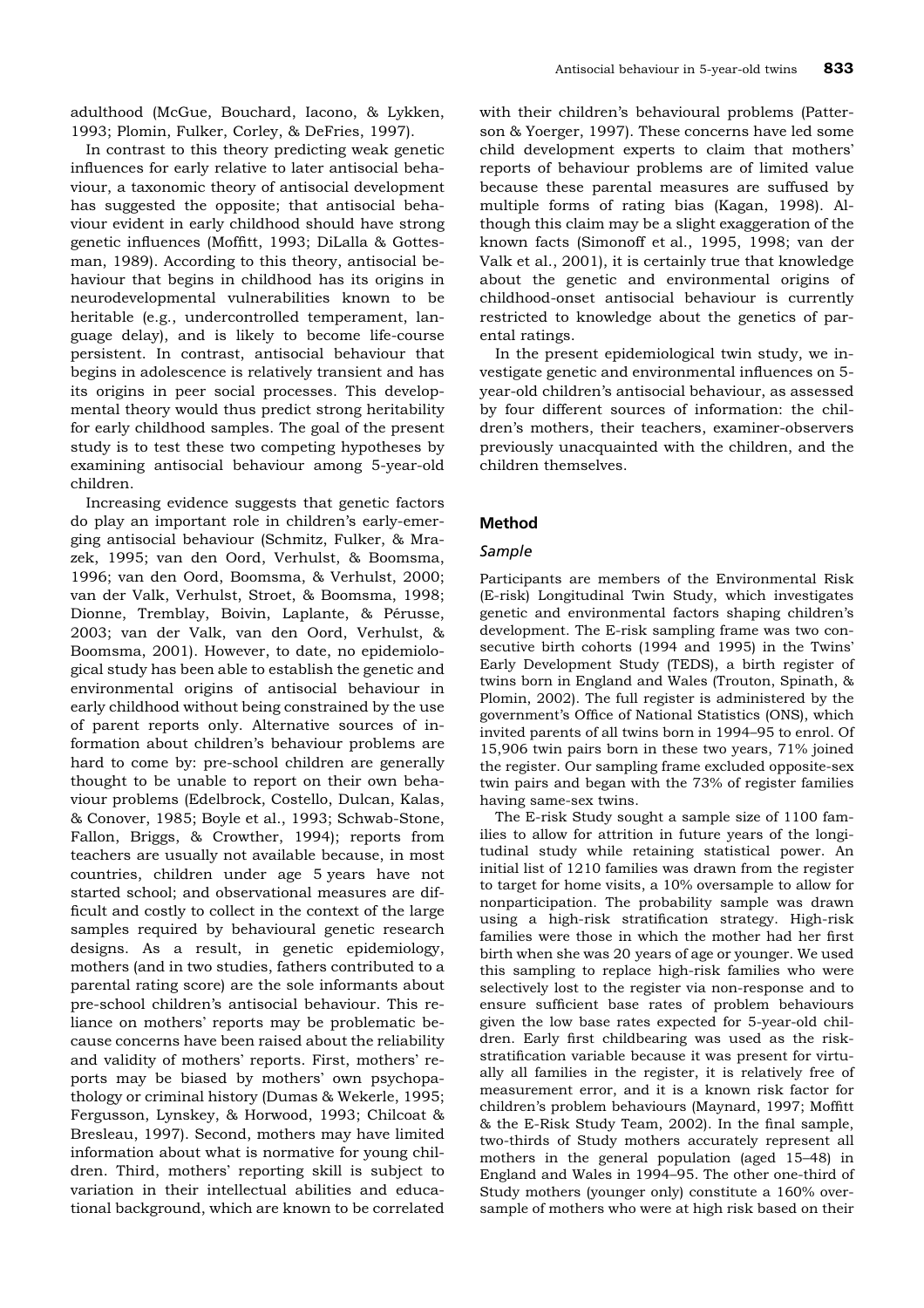young age at first birth (15–20 years). To ensure that the findings in this article represent unbiased estimates of the general population, the data were weighted for all analyses. This weighting makes the proportion of young mothers in the sample equivalent to the overall proportion in the population (Birth Statistics, 1996).

Of the 1210 families targeted, 7 were discovered to be ineligible for inclusion in our study because the twins had moved overseas, did not speak English, were being reared by neither biological parent, or were oppositesex. Of the 1203 eligible families, 1116 (93%) participated in home-visit assessments when the twins were age 5 years. The sample includes 56% monozygotic (MZ) and 44% dizygotic (DZ) twin pairs. Sex is evenly distributed within zygosity (49% male). Data were collected within 120 days of the twins' fifth birthday. Research workers visited each home for 2.5 to 3 hours, in teams of two. While one interviewed the mother, the other tested the twins in sequence in a different part of the house. Families were given shopping vouchers for their participation, and children were given colouring books and stickers. All research workers had university degrees in behavioural science, and experience in psychology, anthropology, or nursing. With parents' permission, questionnaires were posted to the children's teachers, and teachers returned questionnaires for 94% of cohort children.

A substantial proportion of children in the E-risk sample showed disruptive behaviour at age 5; consistent with DSM-IV (American Psychiatric Association, 1994) diagnostic criteria, children with 3 or more symptoms could be given a diagnosis of conduct disorder (unweighted, the prevalence of conduct disorder in the sample was 8.5%; weighted to represent the population, it was 6.6%). Within this group, a smaller number of children with 5 or more symptoms met criteria for severe conduct disorder (unweighted prevalence  $= 3.4\%$ , weighted to represent the population, it was 2.5%).

## Antisocial behaviour

The present study successfully avoided problems caused by shared method variance across sources (Bank, Dishion, Skinner, & Patterson, 1990): one examiner interviewed the mother, another examiner interviewed and rated the children, the teacher returned a postal questionnaire, and a coder who did not test the children scored their videotaped self-reports.

Mothers' reports. Mothers' reports of children's antisocial behaviour were obtained in interviews using the Child Behavior Checklist (CBCL; Achenbach, 1991a). For this study focusing on antisocial behaviour, we used the Delinquency and Aggression scales supplemented with DSM-IV (American Psychiatric Association, 1994) items assessing conduct and oppositional defiant disorder (e.g., 'spiteful, tries to get revenge', 'uses force to take something from another child'). Scores ranged from 0 to 72 ( $M = 15.56$ ,  $SD = 11.40$ ). The internal consistency reliability of the mother report was .92.

Teachers' reports. Teachers' reports of antisocial behaviour were obtained using the Teacher Report Form (TRF; Achenbach, 1991b) supplemented as above. The behaviour of both twins was rated by the same teacher for 79% of the twins. Scores ranged from 0 to 74  $(M = 5.66, SD = 9.10)$ . The internal consistency reliability of the teacher report was .95.

Examiners' observations. After the home visit, examiners rated each twin on the Dunedin Behavioural Observation Scale, which includes 9 items measuring disruptive behaviour (e.g., hostility, lability, roughness) (Caspi, Henry, McGee, Moffitt, & Silva, 1995). Each behaviour was defined in explicit terms, and the examiner evaluated whether each characteristic was observed (0) not at all, (1) somewhat, or (2) definitely. A version if this instrument was initially used in the American Collaborative Study on Cerebral Palsy, Mental Retardation, and Other Neurological Disorders of Infancy and Childhood (Goldsmith & Gottesman, 1981) and later modified for use with 3- and 5-year-old children in the Dunedin Multidisciplinary Health and Development Study. Follow-up of the Dunedin sample showed that these disruptive behaviours predicted adolescent behaviour problems, as well as adult psychopathology (Caspi, 2000). Scores ranged from 0 to 18  $(M = 2.22, SD = 3.46)$ . The internal consistency reliability of the examiner report was .90 and the interrater reliability coefficient was .70.

Children's self-reports. We used the Berkeley Puppet Interview (BPI) to obtain self-reports from the twins about their own antisocial behaviour (Measelle, Ablow, Cowan, & Cowan, 1998). The BPI is a developmentallyappropriate instrument designed to investigate symptomatology in 4- to 8-year-old children. The BPI was administered to each twin separately. In the BPI, the examiner introduces two identical fluffy animal puppets (Iggy and Ziggy) to the child, and the puppets invite the child to join them in a conversation in which they tell the child things about themselves and the child tells them about him/herself. The two puppets make opposite statements (e.g., Iggy: 'I hit kids a lot' – Ziggy: 'I don't hit kids) in a counterbalanced order. The child is then asked to tell the puppets how he/she behaves. Children are allowed to respond verbally or non-verbally by pointing or touching the puppet to indicate their answer. All examiners completed a one-week certification-training course designed by Ablow and Measelle (Ablow & Measelle, 1999).

Children were administered 19 items covering three BPI scales that assess antisocial behaviour: Overt Aggression/Hostility (e.g., 'I fight with other kids'), Conduct Problems (e.g., 'I take things that don't belong to me'), and Oppositionality (e.g., 'I don't do what my teacher asks me to do). All interviews were videotaped to score the children's answers later. Each item was coded on a 7-point Likert scale ranging from 1 (no symptom) to 7 (definite symptom). Two different coders scored each interview, with inter-rater reliability exceeding .90 for all coders. Scores ranged from 31 to 106  $(M = 51.48, SD = 13.38)$ , and the internal consistency reliability was .82. Further psychometric evaluation conducted as part of the McArthur Research Network on Psychopathology and Development attests to the reliability and validity of the BPI in this age group (Ablow et al., 1999). Data for the BPI were missing for 353 children leaving valid data for both twins in 901 pairs,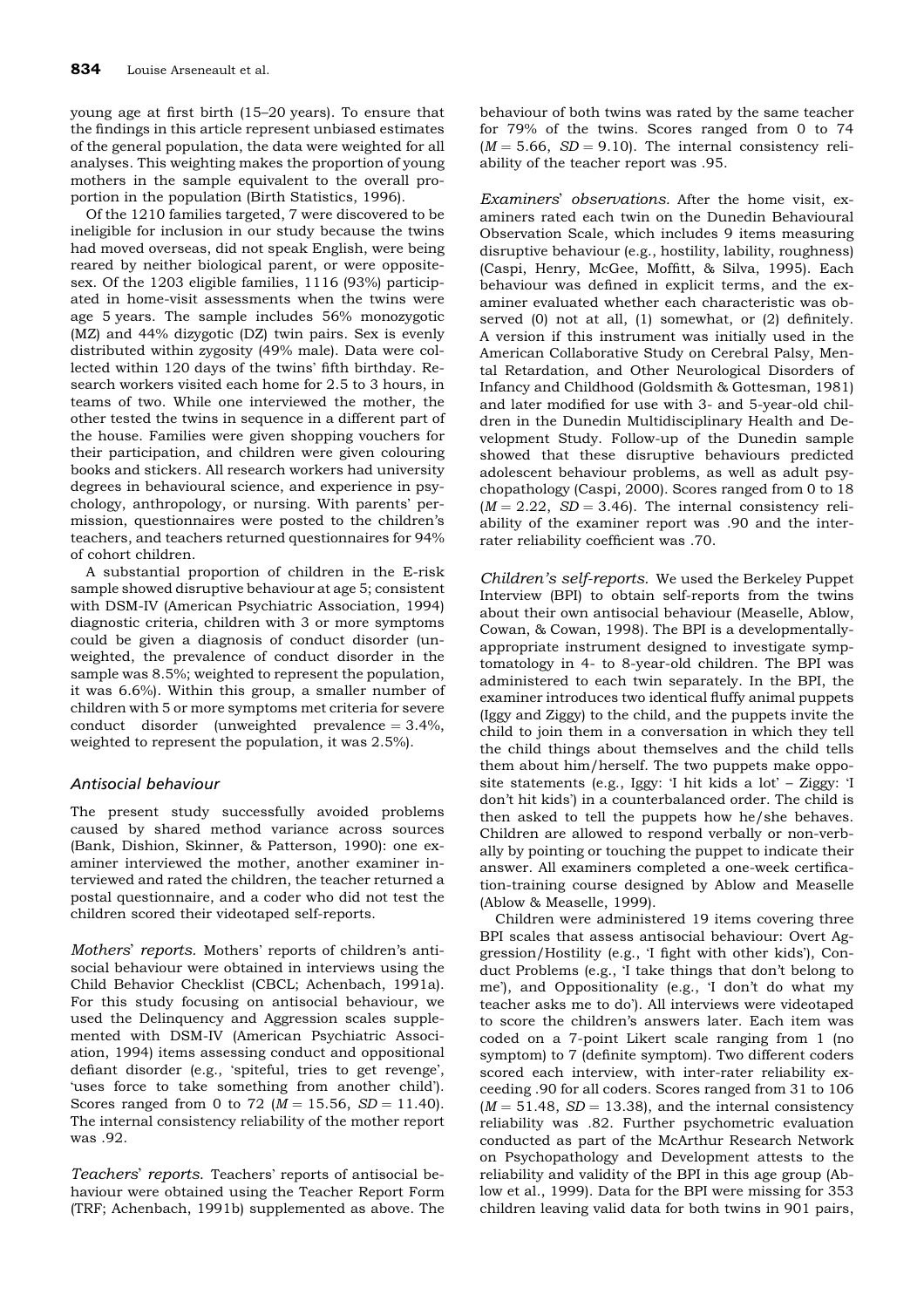81% of sample families. Missingness was caused by the child not being able to complete the interview, by the examiner's and/or coder's assessment that the child did not understand the task, or by disruption or lack of privacy for the interview.

# Statistical methods

Genetic model fitting. We used maximum likelihood estimation of model parameters in univariate and multivariate genetic models of children's antisocial behaviour (Neale & Cardon, 1992; Plomin, DeFries, McClearn, & McGuffin, 2001). When one phenotypic measure is analysed, models decompose variance in children's antisocial behaviour into latent additive genetic (A; i.e., the sum of the average effects of individual alleles at all loci), latent shared environmental (C), and latent nonshared environmental (E) factors. In cases where DZ correlations are less than half the MZ correlations, it is possible to examine two alternative models. First, a genetic dominance (D; i.e., interaction effects between alleles on the same locus) factor can be estimated instead of a C factor (ADE model). Second, a sibling interaction model  $(AE<sub>s</sub>)$  can be fitted to the data to estimate genetic and environmental parameters free of sibling interaction effects (Thapar, Holmes, Poulton, & Harrington, 1999). When we analysed all four measures of antisocial behaviour simultaneously, we tested three models: a biometric model, a psychometric model, and a rater-bias model (Hewitt, Silberg, Neale, Eaves, & Erickson, 1992; van der Valk et al., 2001; van den Oord et al., 2000). Testing and comparing these three models enables us to examine the extent of the consensus among the four informants, and whether information unique to each informant represents measurement error, potential bias, or valuable data in the four measures.

The biometric model (Figure 1) partitions the variances and the covariances of the four measures of children's antisocial behaviour into two components: (1) common variance, which represents the variance that is shared by all four measures (conceptualised as the consensus between informants); and (2) unique variance, which represents the variance that is not shared between the four measures (conceptualised as information that is unique to each informant). This model posits that variation common to the four measures of antisocial behaviour is influenced by a set of 'common' genetic and environmental factors and, in addition, that the variation unique to each four measures is also influenced by 'unique' genetic and environmental factors. This model assumes that each informant reports information that is shared or common with other informants, but also reports unique, valuable information for which genetic and environmental factors can be estimated.

In contrast to the biometric model, the psychometric model (Figure 2) posits that genetic and environmental factors influencing variation common to the four measures do not influence the measures directly; rather, they influence each of the four measures of antisocial behaviour via a latent factor (Figure 2).This factor represents the underlying common variation between informants that indexes individual differences in the liability to antisocial behaviour that is pervasive across

settings. In other words, this model isolates from the measured variance of each report, the consensus across informants, and thus represents antisocial behaviour agreed upon by the informants. This model is more parsimonious than the biometric model because it estimates fewer parameters.

The rater-bias model (Figure 3) partitions the variances and the covariances of the four measures of children's antisocial behaviour into three components: (1) reliable trait variance which represents the variance, free of rater bias, that is shared by the four informants (conceptualised as the reliable consensus across informants); (2) rater bias, which represents the correlated errors across twins, within each informant; and (3) unreliability due to measurement error, which represents the residuals that are not correlated across twins. In contrast to both the biometric and psychometric models, the rater-bias model assumes that only the variance that is shared across informants is valuable and informative. It posits that this reliable, agreed-upon trait variance is influenced by a set of common genetic and environmental factors. The rest of the variance is accounted for by unreliability that is partitioned into a rater-bias component and a measurement-error component. The rater-bias model is more parsimonious than either the biometric or psychometric models because it estimates fewer parameters.

Goodness-of-fit indices. The goal of fitting different structural equations to twin data is to account for the observed covariance structure using fewest possible parameters. In comparing the fit of different models, we used four model-selection statistics to have a general picture of the model fit because overall fit statistics are affected by large sample size (Bollen, 1989). The first was the  $\chi^2$  goodness-of-fit statistic. Large values compared to model degrees of freedom indicate poor model fit to the observed covariance structure. When two models are nested (i.e., identical with the exception of constraints placed on the sub-model), the difference in fit between them can be evaluated with the  $\chi^2$  difference, using as its degrees of freedom the df difference from the two models. When the  $\chi^2$  difference is not statistically significant, the more parsimonious model is selected, as the test indicates that additional constraints do not improve the model fit. The second model-selection statistic was Akaike's Information Criterion (AIC) (Burnham & Anderson, 1998). The AIC is founded on ideas from information theory and provides a goodness-of-fit measure that penalises models for increasing complexity and can be used with non-nested models. When comparing two models, the model with the lowest AIC value is selected as the best fitting model. The third model-selection statistic was the Root Mean Square Error of Approximation (RMSEA) which is an index of the model discrepancy, per degree of freedom, from the observed covariance structure (MacCallum, Browne, & Sugawara, 1996). A RMSEA of less than or equal to .06 indicates a good fitting model (Hu & Bentler, 1999). The fourth model-selection statistic was the Bayesian Information Criterion (BIC), where increasingly negative values correspond to increasingly better-fitting models. In comparing two models, differences of BIC between 6 and 10 give strong evidence in favour of the model with the smaller value (Raftery,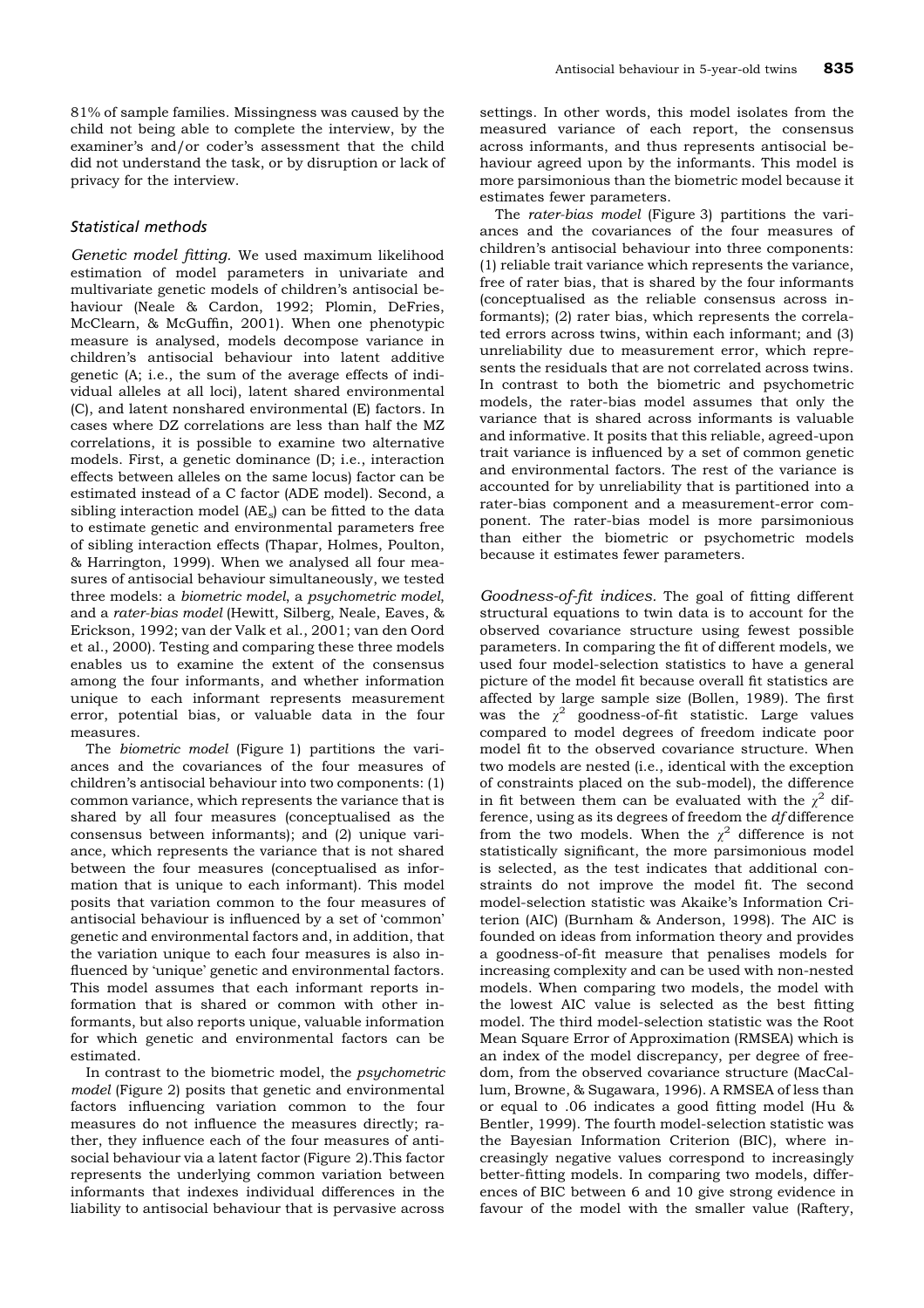



 $\mathbb{Z}^{\circ}$ 

ā

Figure 1 The biometric model for antisocial behaviour according to mothers', teachers', examiner-observers', and children's self-reports. Measured variables are depicted by rectangles and latent variables by circles. The model is separated into two parts; the upper part (above the measured variables) contains the effects on the variance common to all four informants – common genetic (A1<sub>c</sub>, where 1 stands for twin1), common shared environment (C1<sub>c</sub>), and common non-shared environment  $E1_c$ ) – and the lower part (below the measured variables) contains the effects on the variance unique to each informant; for example with the mothers' ratings – unique genetic (A1<sub>m</sub> where m stands for mothers' report), unique shared environment (C1<sub>m</sub>), and unique non-shared environment (E1<sub>m</sub>). Single-headed paths are the effects Double-headed paths represent correlations between latent variables which indicate, by standard biometric genetic theory, that MZ twins totally share both common Figure 1 The biometric model for antisocial behaviour according to mothers, teachers, examiner-observers, and children's self-reports. Measured variables are depicted by rectangles and latent variables by circles. The model is separated into two parts; the upper part (above the measured variables) contains the effects on the variance common to all four informants – common genetic (A1<sub>c</sub>, where 1 stands for twin1), common shared environment (C1<sub>c</sub>), and common non-shared environment  $|E_1|$  – and the lower part (below the measured variables) contains the effects on the variance unique to each informant; for example with the mothers' ratings – unique genetic (A1<sub>m</sub> where m stands for mothers' report), unique shared environment (C1<sub>m)</sub>, and unique non-shared environment (E1<sub>m</sub>). Single-headed paths are the effects of latent variables on measured variables (e.g., the path ac<sub>m</sub> represents the effect of the common genetic factor on mothers' ratings of children's antisocial behaviour). Double-headed paths represent correlations between latent variables which indicate, by standard biometric genetic theory, that MZ twins totally share both common and unique genetic influences ( $r = 1.0$ ), that DZ twins share only half of both common and unique genetic influences ( $r = .5$ ), and that both MZ and DZ twins and unique genetic influences ( $r = 1.0$ ), that DZ twins share only half of both common and unique genetic influences ( $r = .5$ ), and that both MZ and DZ twins of latent variables on measured variables (e.g., the path ac<sub>m</sub> represents the effect of the common genetic factor on mothers' ratings of children's antisocial behaviour). completely share common and unique shared-environmental influences. Variances of all latent variables were fixed to one for model identification completely share common and unique shared-environmental influences. Variances of all latent variables were fixed to one for model identification

Twin<sub>2</sub>

Twin 1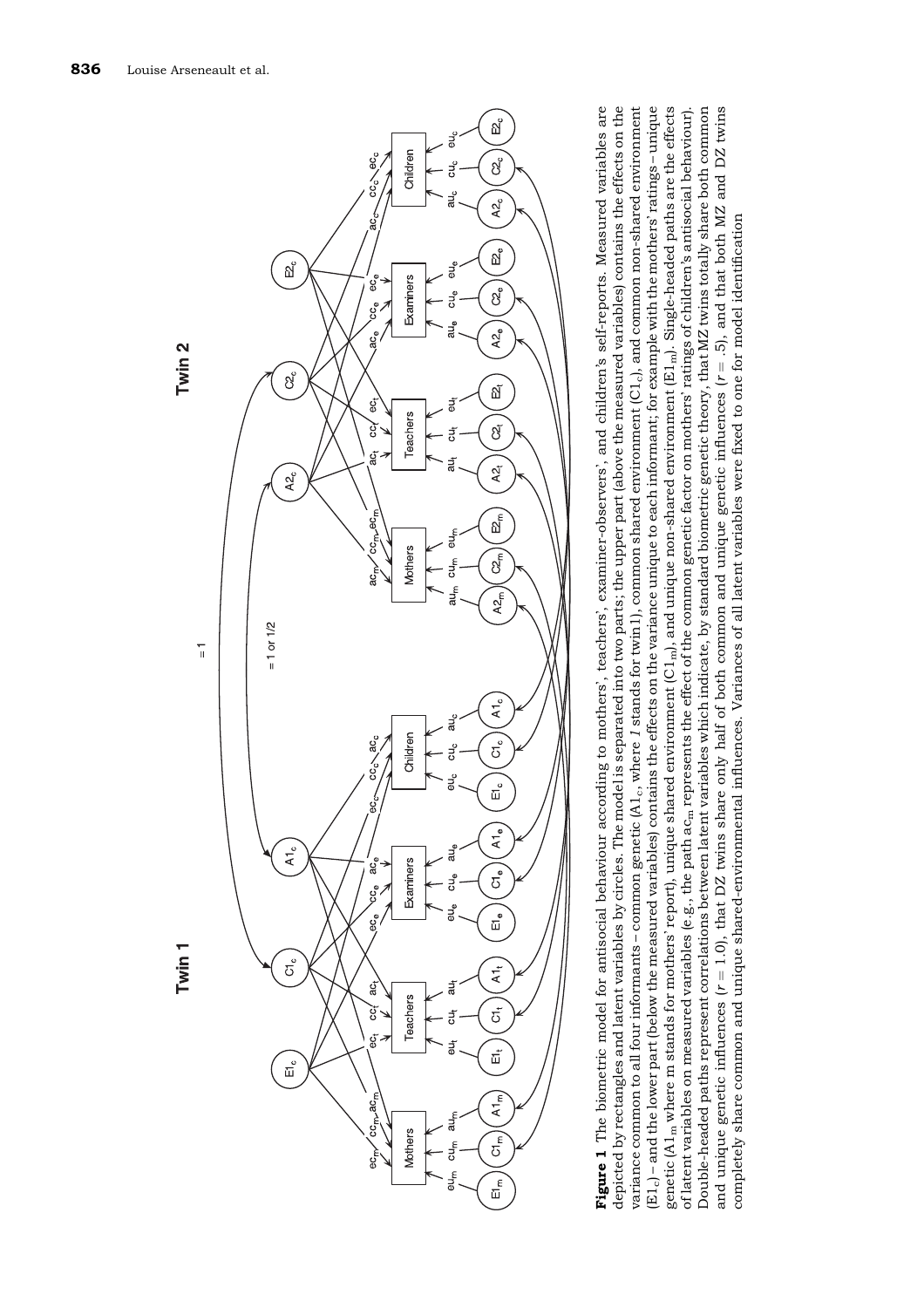

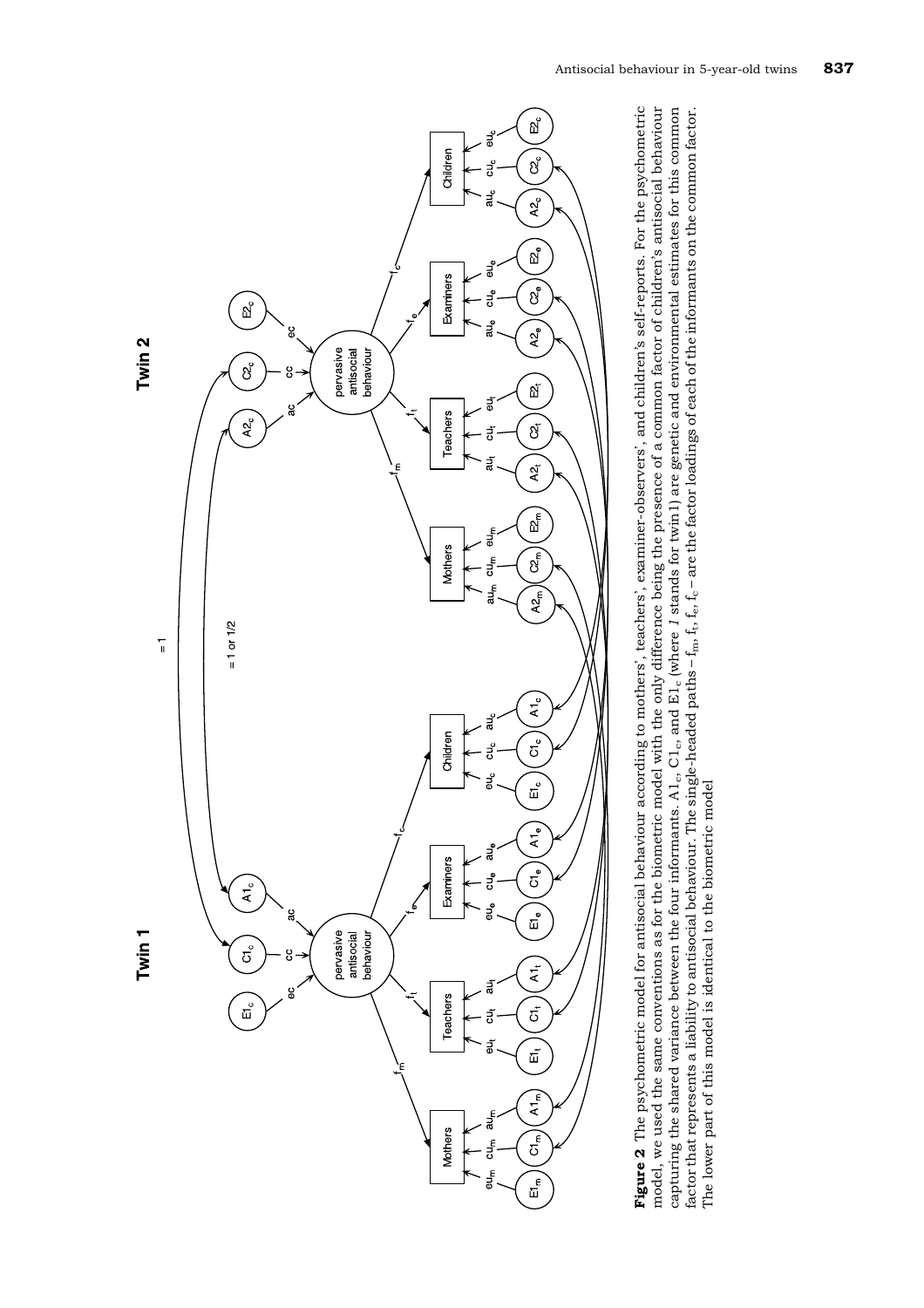

bias estimates (e.g., B<sub>m</sub> where m stands for mothers' report) and their corresponding residuals (e.g., R1<sub>m</sub>). The single-headed paths (e.g., r<sub>m</sub> and b<sub>m</sub>) are the effects of<br>the rater bias and the residuals estimates o Figure 3 The rater bias model for antisocial behaviour according to mothers', teachers', examiner-observers', and children's self-reports. For the rater-bias model, we used the same convention as for the psychometric model with the difference being in the lower part of the model. The set of unique estimates is composed of the rater bias estimates (e.g., B<sub>m</sub> where m stands for mothers' report) and their corresponding residuals (e.g., R1<sub>m</sub>). The single-headed paths (e.g., r<sub>m</sub> and b<sub>m</sub>) are the effects of Figure 3 The rater bias model for antisocial behaviour according to mothers, teachers, examiner-observers, and children's self-reports. For the rater-bias model, we used the same convention as for the psychometric model with the difference being in the lower part of the model. The set of unique estimates is composed of the rater the rater bias and the residuals estimates on measured variables. The upper part of this model is identical to the psychometric model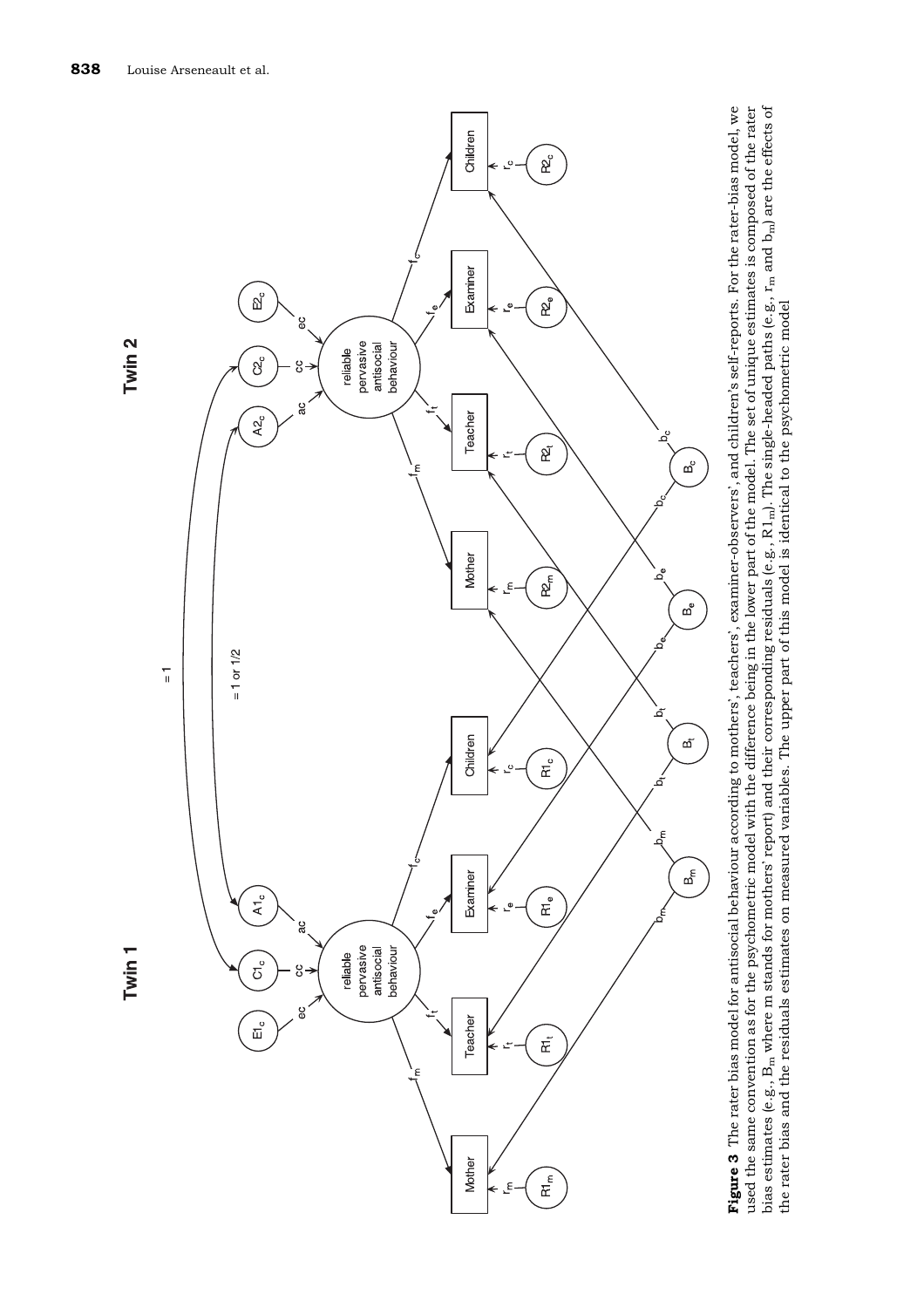1995). We used BIC as our preferred model comparison statistic because it tends to favour more parsimonious models than AIC, especially for larger sample sizes, and also because it gives information on the degree to which a model fits better compared to other models. The psychometric and the rater-bias models cannot be compared to the biometric model by using the  $\gamma^2$  difference because these two models are not nested within the biometric model. In this case, the BIC was used to compare the fit of the different models. The rater-bias model can be compared to the psychometric model using the  $\chi^2$  difference because it is nested within it.

To reduce the skewness of antisocial behaviour distributions, we applied a square-root transformation to all four antisocial behaviour scales. To correct for sex differences in mean levels of antisocial behaviour, we standardised all four measures within sex. To provide unbiased estimates that can be generalised to the population, we weighted all statistics so the sample represents the proportion of young mothers in the UK (Birth Statistics, 1996). Structural equation modelling programs Mplus (Muthén & Muthén, 1998) and Mx (Neale, 1997) were used to analyse data for this study.

## **Results**

# Descriptive results

Twin resemblance was seen across all four measures of antisocial behaviour (Table 1). Correlations between MZ twins were substantial, ranging from .43 (for children's self-reports of antisocial behaviour) to .79 (for teachers' reports of antisocial behaviour). Correlations between DZ twins were modest, ranging from .24 (for children's self-reports) to .35 (for mothers' reports). These correlations were not affected by the square-root transformation of the scales (Table 1). The significant correlations for both MZ and DZ twins established that there is familial aggregation for antisocial behaviour. The differences between the MZ and DZ correlations provided rough estimates of the heritability of antisocial behaviour, derived by calculating  $2(r MZ-r DZ)$  where r is the within-pair correlation. As shown in Table 1, the MZ correlation for each measure of antisocial behaviour was approximately twice the size of the DZ correlation, suggesting substantial additive genetic effects on individual differences in children's antisocial behaviour. The importance of child-specific environmental effects is reflected in the difference between the MZ twin correlation and 1.0, because the MZ twin correlation theoretically represents all twin resemblance attributable to genetic and shared environmental influences.

We observed significant sex differences in mean levels of antisocial behaviour (Table 1). Across all four measures, male children exhibited more antisocial behaviour, regardless of zygosity. The effect sizes (d) associated with these sex differences were small (ranging from .30 to .36), which is consistent with previous research (Moffitt, Caspi, Rutter, & Silva, 2001). Despite sex differences in mean levels of

 $(65 - 5)$ (12.38) 49.86 218 N pairs 234 235 235 234 234 235 236 236 236 236 236 236 236 236 237 237 238 239 239 239 231 231 231 231 231 23 .<br>م MFMFMFMFMFMFMFMF  $[5-.33]$ (.08–.35) (13.56) Children's report Mothers report Teachers report Examiners report Children's report 51.40 (13.05) 53.07 411 193 .24 pairs 611 498 565 470 609 494 490 411 DZ MZ DZ MZ DZ MZ DZ MZ DZ  $\frac{1}{4}$ .67 .35 .79 .27 .63 .32 .43 .24  $\geq$ <u>ন</u> 901/1116 1109/1116 11105/1116 111035/1116 1110371116 111031/1116 111031/1116 (.33–.53) 49.45  $(2.42)$  $\frac{3}{4}$ 256  $\sigma$  $.35 - .49$ (13.67) (.30–.52) 51.55 53.75 (14.54) 490  $43$ ΣM  $\frac{1}{4}$  $\geq$ न् Table 1 Correlations between MZ and DZ twins for mothers', teachers', examiner-observers', and children's self-reports of antisocial behaviour Table 1 Correlations between MZ and DZ twins for mothers, teachers, examiner-observers, and children's self-reports of antisocial behaviour (.29–.50) 1.50  $(2.72)$ <br>251 .39  $\mathbf{r}$ (.21–.44) Examiners' report (.28–.43) 2.17 (3.42) 2.83 (3.90) 494 243 32 .35 2q  $\geq$  $\mathbb{S}^2$ .103/1116 (.50–.65) 1.68  $(3.03)$ <br> $314$ .57  $f_{\rm T}$ (.58–.72) (.56–.66) (3.50) 2.27 2.89 (3.84) 609  $63$ .61 295 ΣM  $\geq$ .65 (.25–.47) 3.78 (5.88) .36 240  $(5-.39)$ (.23–.39) leachers' report 5.22 (7.81) 6.67 (9.16) 230 DZ. 27 న<br>?  $\geq$ .<br>م 035/1116 (.69–.79) (7.89) 4.51 .74  $\mathbf{r}$ (.75–.81) (10.11) (.79–.86) (11.76) 6.06 7.65 **NZ** 79 .83 278 .<br>78  $\geq$ (.24–.45) 13.93 (9.88) .34 (.30–.46) (.31–.52) (11.58) 15.84 (12.77) 17.74 Mothers' report 498 248 .38 DZ. 41  $\geq$ 109/1116 (.64–.75) 14.02 (10.20) 315  $\mathbf{r}$ .70 (.64–.76) (.66–.74) (11.25) 15.31 16.66 (12.12) 296 611 MZ 67 .70 .70  $\geq$ -(95% CI) for square root (95% CI) for square root r (95% CI) for square root (95% CI) for square root N pairs/Maximum pairs pairs/Maximum pairs antisocial behaviour antisocial behaviour antisocial behaviour antisocial behaviour antisocial behaviour antisocial behaviour r for untransformed for untransformed nformants Informants N pairs N pairs (SD) (SD)

 $\check{\mathbf{z}}$ 

M

MZ

 Confidence Intervals. \*Means (M) and standard deviation (SD) are reported for the untransformed antisocial behaviour variables. Means (M) and standard deviation (SD) are reported for the untransformed antisocial behaviour variables. Female; CI Male; F Dizygotic twin pairs; M Monozygotic twin pairs; DZ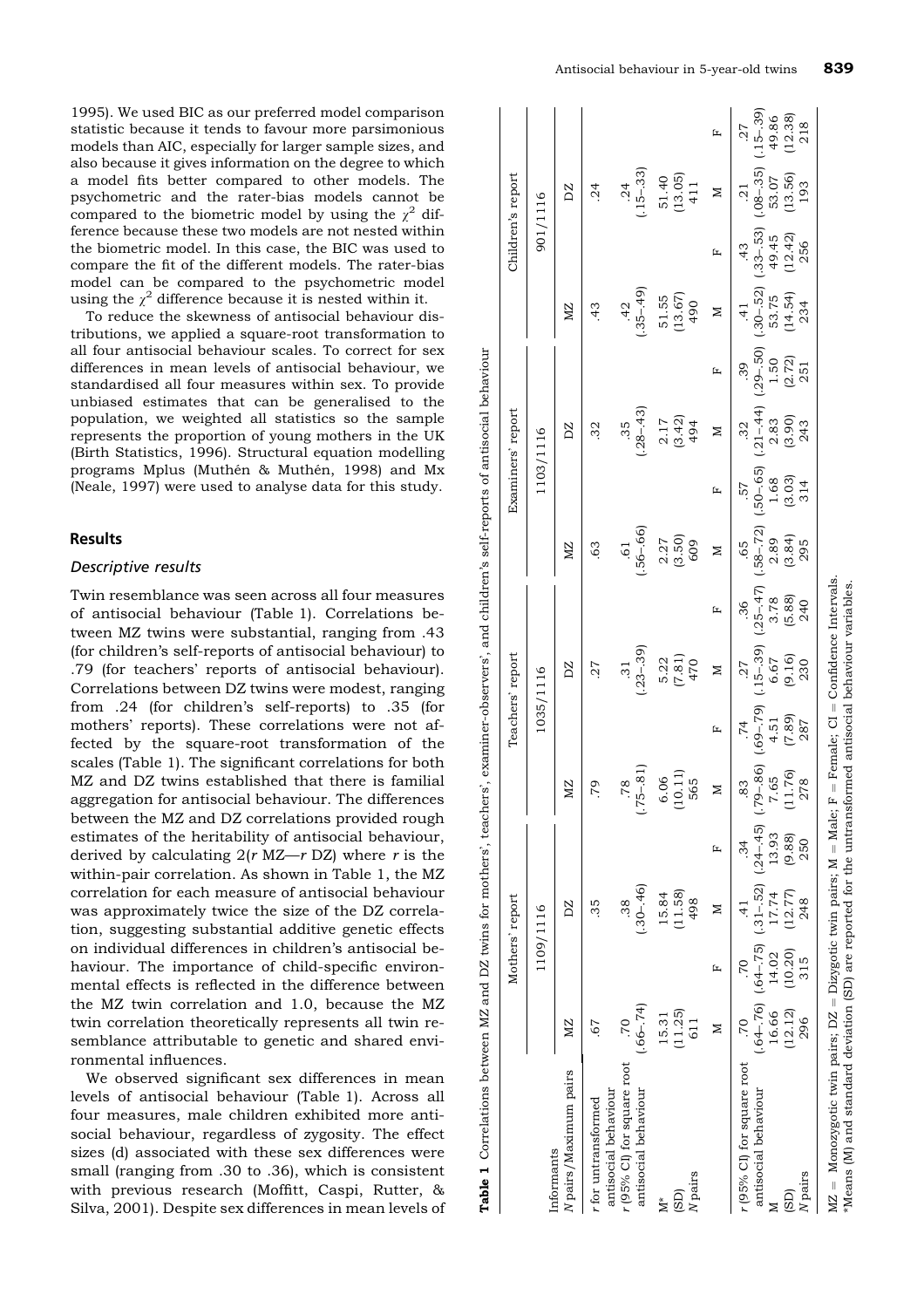antisocial behaviour, there were no significant sex differences in the MZ or DZ twin correlations (as shown by the overlapping confidence intervals of the correlations). This suggests that genetic and environmental influences on antisocial behaviour were of the same magnitude for the two sexes.

## Univariate model fitting

Looking at each informant's report separately, model-fitting revealed three noteworthy results (Table 2). First, it revealed the important contribution of genetic factors to antisocial behaviour among 5-year-old children. Second, it revealed the significant contribution of child-specific environmental experiences to children's antisocial behaviour. Third, it revealed only a small contribution of sharedenvironmental experiences to children's antisocial behaviour accounting for a maximum of 12% of the variation, which would require a much larger sample for statistical significance. For all four measures of antisocial behaviour, more parsimonious AE models provided a better fit to the data than full ACE models. Because DZ twin correlations were less than half the MZ twin correlations for the teachers' reports, we also fitted a model testing a dominance factor (ADE model) and a sibling interaction-effects model (AE<sup>s</sup> model), but these models did not fit any better than the AE model. Depending on the measure examined, genetic influences accounted for between 42% (in children's self-reports) and 69% (in mothers' reports)

of the variance in children's antisocial behaviour. Child-specific environmental effects (plus measurement error) accounted for between 24% and 39% of the variance in mother, teacher, and examiner reports of antisocial behaviour. Child-specific environmental effects accounted for 58% of the variance in children's self-reports of their antisocial behaviour, possibly reflecting the greater measurement error inherent in 5-year-old children's self-reports or children's awareness of their own behaviour across settings.

# Correlations among the four informants and multivariate model fitting

The correlations between the four measures of antisocial behaviour ranged from .14 to .28 (Table 3). These correlations may seem low but are in keeping with cross-informant correlations reported in previous studies of children's psychiatric problems (Achenbach, McConaughy, & Howell, 1987; van der Ende, 1999); meta-analyses reveal that the mean parent-teacher correlation is .28 (we report .28) and the mean correlation between subjects themselves and adult informants is .22 (we report between .18 and .21). A principal axis factor analysis yielded one factor, with eigenvalues greater than 1.0, suggesting that each of the four measures is a valid, but imperfect indicator of a liability to antisocial behaviour.

Fit statistics appeared to be affected by our large sample size. However, the psychometric model had

Table 2 Univariate estimates of genetic and environmental contributions to antisocial behaviour for mothers', teachers', examinerobservers' and children's self-reports

|                     | Variance components                  |                         |                                        |                   |        |                  |                      |              |                        |           |             |                  |
|---------------------|--------------------------------------|-------------------------|----------------------------------------|-------------------|--------|------------------|----------------------|--------------|------------------------|-----------|-------------|------------------|
|                     | Genetic                              |                         | Environmental                          | Overall model fit |        |                  |                      |              | Model difference test  |           |             |                  |
|                     | $h^2$ (95% CI)                       | Shared<br>$c^2$ (95%CI) | Non-shared<br>$e^2$ (95% CI)           | $\chi^2$          | df     | $\boldsymbol{p}$ | <b>AIC</b>           | <b>RMSEA</b> | <b>BIC</b>             | $4\chi^2$ | $\Delta df$ | $\boldsymbol{p}$ |
|                     | Mother-report $(N = 1109)$           |                         |                                        |                   |        |                  |                      |              |                        |           |             |                  |
| ACE<br>AE           | $.61$ (.46–.72)<br>$.69$ $(.66-.73)$ | $.08$ $(.00-.22)$       | $.31$ $(.27-.35)$<br>$.31$ $(.27-.34)$ | .840<br>1.922     | 3<br>4 | .840<br>.750     | $-5.160$<br>$-6.078$ | .000<br>.000 | $-20.194$<br>$-26.123$ | 1.081     |             | .298             |
|                     | Teacher-report $(N = 1035)$          |                         |                                        |                   |        |                  |                      |              |                        |           |             |                  |
| ACE                 | .76 (.64–.79)                        | $.00$ $(.00-.11)$       | $.24$ ( $.22 - .28$ )                  | 16.674            | 3      | .001             | 10.674               | .094         | $-4.152$               |           |             |                  |
| AE                  | .76 (.72–.79)                        |                         | .24 (.22–.28)                          | 16.674            | 4      | .002             | 8.674                | .078         | $-11.095$              | .000      | 1           | 1                |
| $ADE^{\dagger}$     | $.62$ $(.27-.78)$                    | .13 (.00–.49)           | $.24(.21-.28)$                         | 16.076            | 3      | .001             | 10.076               | .092         | $-4.750$               |           |             |                  |
| $AE_{s}^{\ddagger}$ | $.75$ (.69–.80)                      | $.01$ (-.04-.06)        | $.25(.20-.31)$                         | 16.599            | 3      | .001             | 10.599               | .078         | $-4.227$               |           |             |                  |
|                     | Examiner-report $(N = 1103)$         |                         |                                        |                   |        |                  |                      |              |                        |           |             |                  |
| ACE                 | $.48$ $(.32-.64)$                    | $.12$ (.00–.27)         | $.40$ $(.35-.45)$                      | .836              | 3      | .841             | $-5.164$             | .000         | $-20.181$              |           |             |                  |
| AE                  | $.61$ $(.56-.65)$                    |                         | $.39$ $(.35-.44)$                      | 2.970             | 4      | .563             | $-5.030$             | .006         | $-25.053$              | 2.134     | 1.          | .144             |
|                     | Child-report $(N = 901)$             |                         |                                        |                   |        |                  |                      |              |                        |           |             |                  |
| ACE                 | $.30$ $(.08-.47)$                    | $.10$ (.00–.29)         | $.59$ ( $.53 - .67$ )                  | 3.037             | 3      | .386             | $-2.963$             | .009         | $-17.374$              |           |             |                  |
| AE                  | .42 (.35–.48)                        |                         | $.58$ ( $.52 - .65$ )                  | 4.079             | 4      | .395             | $-3.921$             | .007         | $-23.135$              | 1.042     | -1          | .307             |

N refers to the number of twin pairs with complete data.

 $AIC = Akaike's Information Criterion; RMSEA = Root Mean Square Error of Approximation; BIC = Bayesian Information Criterion.$  $CI =$  Confidence Intervals.

 $A = h^2$  genetic variance component; C =  $c^2$  = shared environment variance component; E =  $e^2$  = non-shared environment variance;  $D = d^2$  = dominance variance component; s = sibling interaction effect

<sup>†</sup>D effect is in the second column; <sup>‡</sup>s effect is in the second column.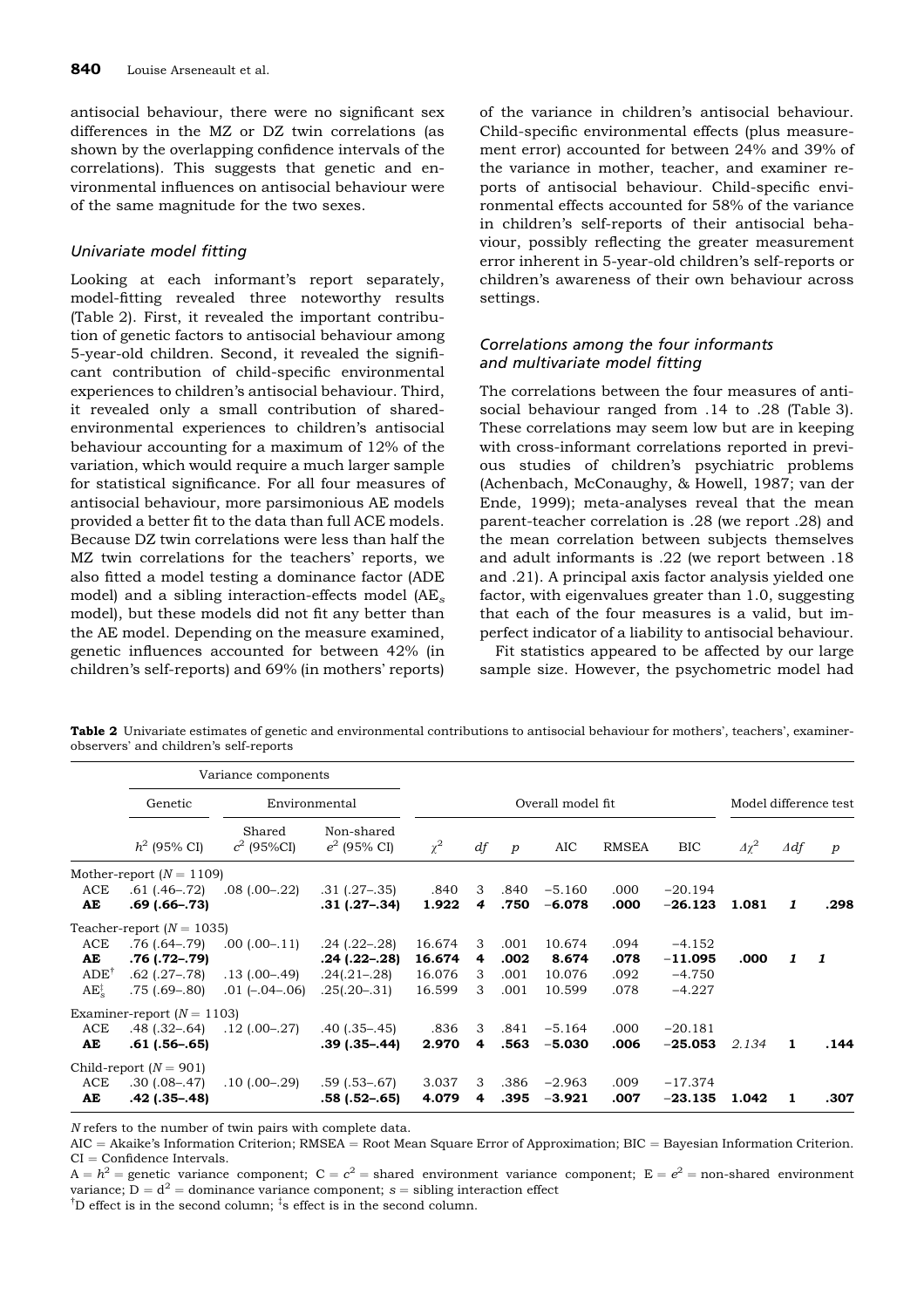Table 3 Internal consistency reliability and correlations between mothers', teachers', examiner-observers', and children's self-reports of antisocial behaviour

|           | Informant |          |           |          |  |  |  |  |
|-----------|-----------|----------|-----------|----------|--|--|--|--|
|           | Mothers   | Teachers | Examiners | Children |  |  |  |  |
| Mothers   | .92       |          |           |          |  |  |  |  |
| Teachers  | .28       | .95      |           |          |  |  |  |  |
| Examiners | .14       | .21      | .90       |          |  |  |  |  |
| Children  | .18       | .21      | .20       | 82       |  |  |  |  |

Internal consistency reliability coefficients (Cronbach alpha) are reported in the diagonal.

 $N$  children = 1680.

the best overall combination of fit to the data and parsimony (Table 4). The biometric model had a smaller chi-square and AIC than the other models, and an equivalent RMSEA. However, it is not as parsimonious as the psychometric model which also showed a fair fit to the data as indicated by all modelselection statistics, and especially by the large negative BIC (the difference in BIC between the two models was greater than 10). Next, we tested whether the full psychometric model could be simplified by eliminating various parameters of the model. Table 4 shows that dropping the common C parameter and the four unique C parameters resulted in the most parsimonious model.

The results of the best-fitting model are shown in Table 5. The best-fitting psychometric model revealed that children's antisocial behaviour was reliably measured by four different informants, as indicated by factor loadings on each of the four measures ranging from .39 to .56 (Table 5, 1st row; 21% of the variance of the measures was explained by a common latent factor). The variation in the common latent factor of children's antisocial behaviour, representing the consensus among informants, was influenced by genetic factors (82%) and by child-specific environmental factors (18%). In addition, the variation in children's antisocial behaviour that was uniquely reported by each informant was not simply measurement error; rather, it represented meaningful variation between children and it reflected the influence of unique genetic factors (ranging from 28% of the total variance of children's self-reports to 51% of the total variance of mothers' reports; Table 5, 7th row) and unique child-specific environmental factors including measurement error (ranging from 56% for children's self-reports to 20% for teachers' reports; Table 5, 8th row). Parallels between common and unique genetic estimates were established by comparing genetic estimates of the common latent factor (82%) to the proportion of the unique variance accounted for by genetic factors, ranging from 33% (for the children's self-reports) to 71% (for the teacher's reports) (Table 5, 9th row). This comparison shows that genetic factors greatly influenced variation in antisocial behaviour that was common to the four informants, and also variation that was specific to each informant (to a lesser extent the children's reports). Further sensitivity analyses were conducted by re-estimating the psychometric model using raw data rather than standardised, transformed variables; the results were unchanged (these results are available upon request, as are all analysis scripts).

When looking back at each informant's report separately, we observed no significant sex differences in the twin correlations (Table 1). Nevertheless, we tested a sex-specific version of the best-fitting multivariate model (Neale et al., 1992). The sex-specific version fit better than a sex-independent model ( $\chi^2 = 80.74$ ,  $df = 59$ ,  $p = .03$ ). Closer

Table 4 Fit indices of multivariate models for mothers', teachers', examiner-observers', and children's self-reports of antisocial behaviour

|                                                   |          | Overall model fit |                  |           |              |            |                       | Model difference test |      |  |
|---------------------------------------------------|----------|-------------------|------------------|-----------|--------------|------------|-----------------------|-----------------------|------|--|
|                                                   | $\chi^2$ | df                | $\boldsymbol{p}$ | AIC       | <b>RMSEA</b> | BIC        | $4\chi^2$             | ∆df                   | р    |  |
| Overall model                                     |          |                   |                  |           |              |            |                       |                       |      |  |
| Biometric model                                   | 72.497   | 48                | .013             | $-23.503$ | .035         | $-250.706$ |                       |                       |      |  |
| Psychometric model                                | 92.489   | 54                | .001             | $-15.511$ | .040         | $-271.115$ |                       |                       |      |  |
| Rater bias model                                  | 161.843  | 58                | .000             | 43.843    | .065         | $-228.694$ | $69.354$ <sup>a</sup> | 4                     | .000 |  |
| Simplification of best fitting model <sup>b</sup> |          |                   |                  |           |              |            |                       |                       |      |  |
| No common A                                       | 121.123  | 55                | .000.            | 11.123    | .053         | $-249.214$ | 28.634                |                       | .000 |  |
| No common C                                       | 92.489   | 55                | .001             | $-17.511$ | .040         | $-277.848$ | .000                  |                       |      |  |
| No unique As <sup>c</sup>                         | 161.843  | 58                | .000.            | 45.843    | .065         | $-228.694$ | 69.354                | 4                     | .000 |  |
| No unique Cs                                      | 99.012   | 58                | .001             | $-16.988$ | .040         | $-291.525$ | 6.523                 | 4                     | .163 |  |
| No common $A + no$ unique As                      | 243.133  | 59                | .000             | 125.133   | .085         | $-154.138$ | 150.644               | 5                     | .000 |  |
| No common $C + no$ unique $Cs$                    | 99.012   | 59                | .001             | $-18.988$ | .039         | $-298.259$ | 6.523                 | 5                     | .259 |  |

 $N = 840$  twin pairs with complete data on all different data sources.

 $A =$  genetic variance component;  $C =$  shared environment variance component.

 $AIC = Akaike's Information Criterion; RMSEA = Root Mean Square Error of Approximation; BIC = Bayesian Information Criterion.$ <sup>a</sup>The chi-square difference is between the psychometric and the rater bias models.

<sup>b</sup>The full psychometric model is the comparison model.

<sup>c</sup>This constrained model is the equivalent of the rater bias model.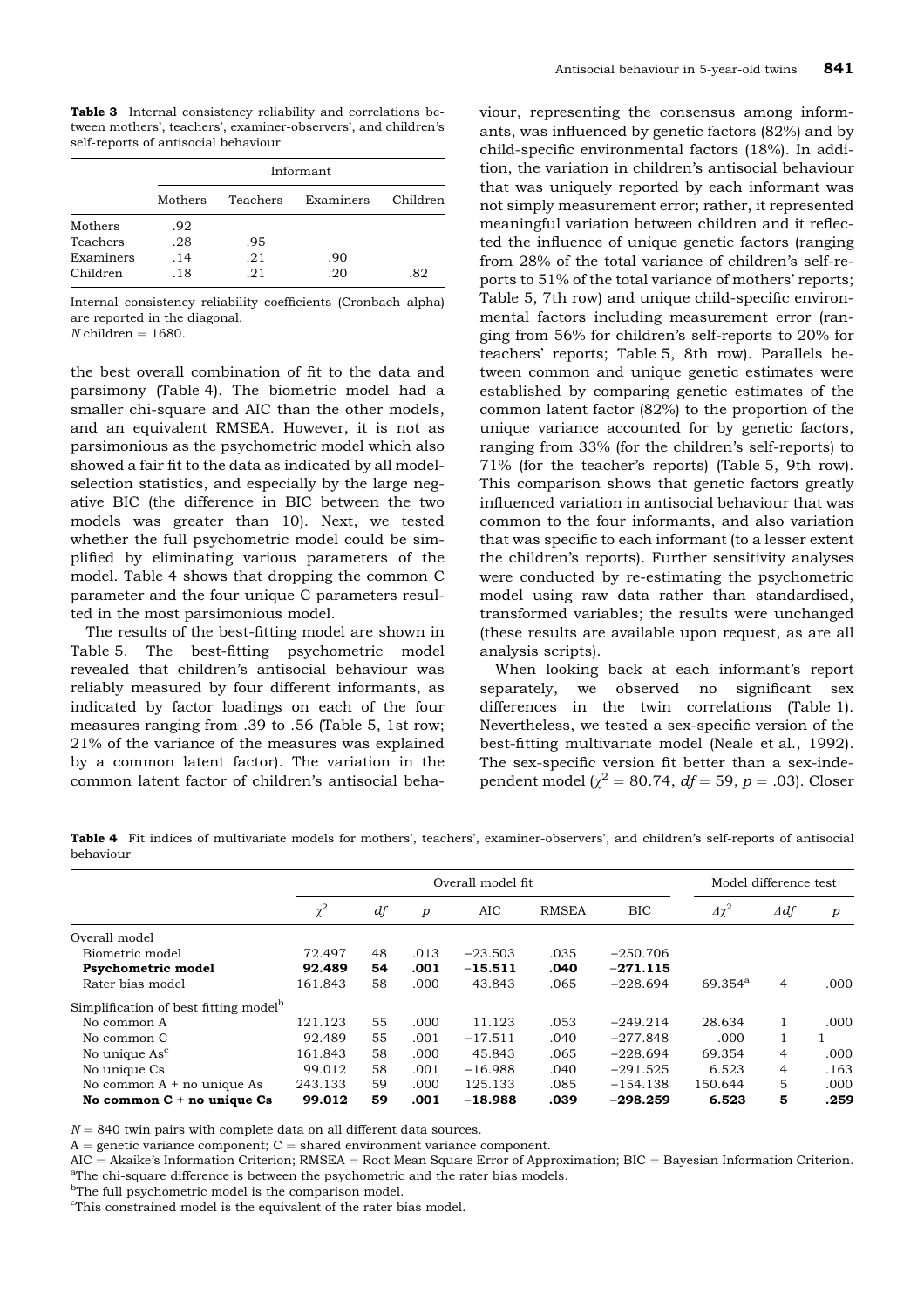Table 5 Common and unique parameter estimates of genetic and environmental contributions to antisocial behaviour accounting for the common underlying trait, the total measured variance, and the unique measured variance as determined by the psychometric model<sup>a</sup>

|                                        | Of the common underlying trait               |                       |                       |                     |                       |  |  |  |  |
|----------------------------------------|----------------------------------------------|-----------------------|-----------------------|---------------------|-----------------------|--|--|--|--|
|                                        | Latent factor                                | Mothers               | Teachers              | Examiners           | Children              |  |  |  |  |
| 1. Factor loading                      |                                              | .47 (.40–.54)         | $.56$ (.48–.64)       | $.39$ $(.31 - .46)$ | $.40$ $(.32-.47)$     |  |  |  |  |
| 2. Factor loading squared <sup>b</sup> |                                              | $.22$ $(.16 - .29)$   | $.31$ $(.23-.41)$     | $.15(.10-.21)$      | $.16$ ( $.11 - .22$ ) |  |  |  |  |
| 3. Common genetic                      | $.82$ (.74 $-.89$ )                          |                       |                       |                     |                       |  |  |  |  |
| 4. Common non-shared environment       | $.18$ $(.11-.26)$                            |                       |                       |                     |                       |  |  |  |  |
|                                        | Of the total measured variance               |                       |                       |                     |                       |  |  |  |  |
| 5. Common genetic                      |                                              | $.18$ ( $.13 - .24$ ) | $.26$ ( $.18 - .34$ ) | $.12$ (.08- $.17$ ) | $.13(0.09 - 0.18)$    |  |  |  |  |
| 6. Common non-shared environment       |                                              | $.04$ $(.02-.06)$     | $.06$ $(.03-.08)$     | $.03$ $(.01-.04)$   | $.03$ $(.02-.05)$     |  |  |  |  |
| 7. Unique genetic                      |                                              | $.51$ (.44–.57)       | .49 (.40–.57)         | .47 (.41–.54)       | $.28$ ( $.20 - .36$ ) |  |  |  |  |
| 8. Unique non-shared environment       |                                              | $.27$ ( $.23 - .32$ ) | $.20$ $(.16-.24)$     | $.38$ $(.33 - .43)$ | $.56$ $(.49 - .63)$   |  |  |  |  |
|                                        | Of the unique measured variance <sup>c</sup> |                       |                       |                     |                       |  |  |  |  |
| 9. Unique genetic                      |                                              | $.65$ (.60–.70)       | $.71(0.65 - 0.76)$    | $.56$ (.49–.61)     | $.33$ $(.25-.41)$     |  |  |  |  |
| 10. Unique non-shared environment      |                                              | $.35(.30-.40)$        | $.29$ ( $.24 - .35$ ) | $.44$ $(.39-.51)$   | $.66$ $(.59-.75)$     |  |  |  |  |

 $N = 840$  twin pairs with complete data on all different data sources.

We obtained similar estimates and model fit statistics when fitting the psychometric model using unstandardised/untransformed data

<sup>b</sup>Factor loadings squared represent the proportion of variance in each measure that is accounted for by the liability to antisocial behaviour (latent common factor).

<sup>c</sup>To get the proportion of the unique variance of antisocial behaviour that is accounted for by genetic and non-shared environmental factors, we calculated, for each informant, the proportion of the total variance that was unique to each informant by subtracting from each measure's total variance the variance accounted for by the latent factor. Then, we divided the genetic and environmental estimates we obtained from the psychometric model by the proportion of unique variance. Using the mothers' findings as an example:  $1-.22 = .78$  (proportion of the total variance of the mothers' report that is unique to this informant; .51/.78 = 65% of the variance unique to the mothers' report was influenced by genetic factors.

inspection revealed that sex differences were limited to one data source, the examiners' observations: the unique genetic effect associated with examiner ratings of antisocial behaviour (parameter aue in Figure 2) was significantly higher among boys (au<sub>e</sub> = .57; 95% CI: .49-.66) than girls (au<sub>e</sub> = .38; 95% CI: .28–.47) and the unique nonshared environmental effect of these ratings  $(eu_e)$  was higher among girls (eu<sub>e</sub> = .47; 95% CI: .39–.56) than boys  $(eu_e = .26; 95\% \text{ CI: } .21-.33)$ . The genetic and environmental influences on the common factor of antisocial behaviour (ac and ec), and the factor loadings  $(f<sub>m</sub>, f<sub>t</sub>, f<sub>e</sub>, f<sub>c</sub>)$ , did not differ by sex.

## **Discussion**

Antisocial behaviour that begins early in life is a strong risk factor for poor mental health and criminality later in life. Using mothers', teachers', examiner-observers, and children's self-reports of antisocial behaviour, this study established that this risk factor is highly heritable. Our finding of strong heritability for age-5 antisocial behaviour is not consistent with developmental theory posing that genetic influences are weakest in childhood, when family rearing environment influences behaviour and before individuals choose their own niches in life. Although we have observed relatively weak genetic and notable common environmental influences on age-5 IQ in the E-risk sample (Kuntsi &

Eley, unpublished work), the opposite pattern was found here for antisocial behaviour problems. The observed heritability estimate of 82% for early-onset antisocial behaviour agreed upon by multiple informants approaches the heritability estimates for the most heritable psychiatric disorders: schizophrenia, autism, and hyperactivity (McGuffin, Riley, & Plomin, 2001). Findings also suggested that the information provided by all four informants (mothers, teachers, examiner-observers, and 5-yearold children) is valuable for research uses because the four reports of children's antisocial behaviour included reliable and non-biased information that was agreed upon by all informants. Moreover, each source provided its own unique information that appeared to be meaningful information because it was accounted for by genetic factors, not mere measurement error.

Limitations to our study must be mentioned. First, our analyses relied on a basic assumption underlying all twin studies, the 'equal environments assumption' that MZ and DZ twins had the same exposure to environmental influences that make twins similar on antisocial behaviour (Kendler, 1993). However, MZ twins' families are no worse than DZ twins' families on parenting risks associated with antisocial behaviour, and ways in which MZ twins are treated more similarly are not associated with antisocial risk (DiLalla, 2002). Second, we did not model parental assortative mating for antisocial behaviour, although it is known to exist (Krueger,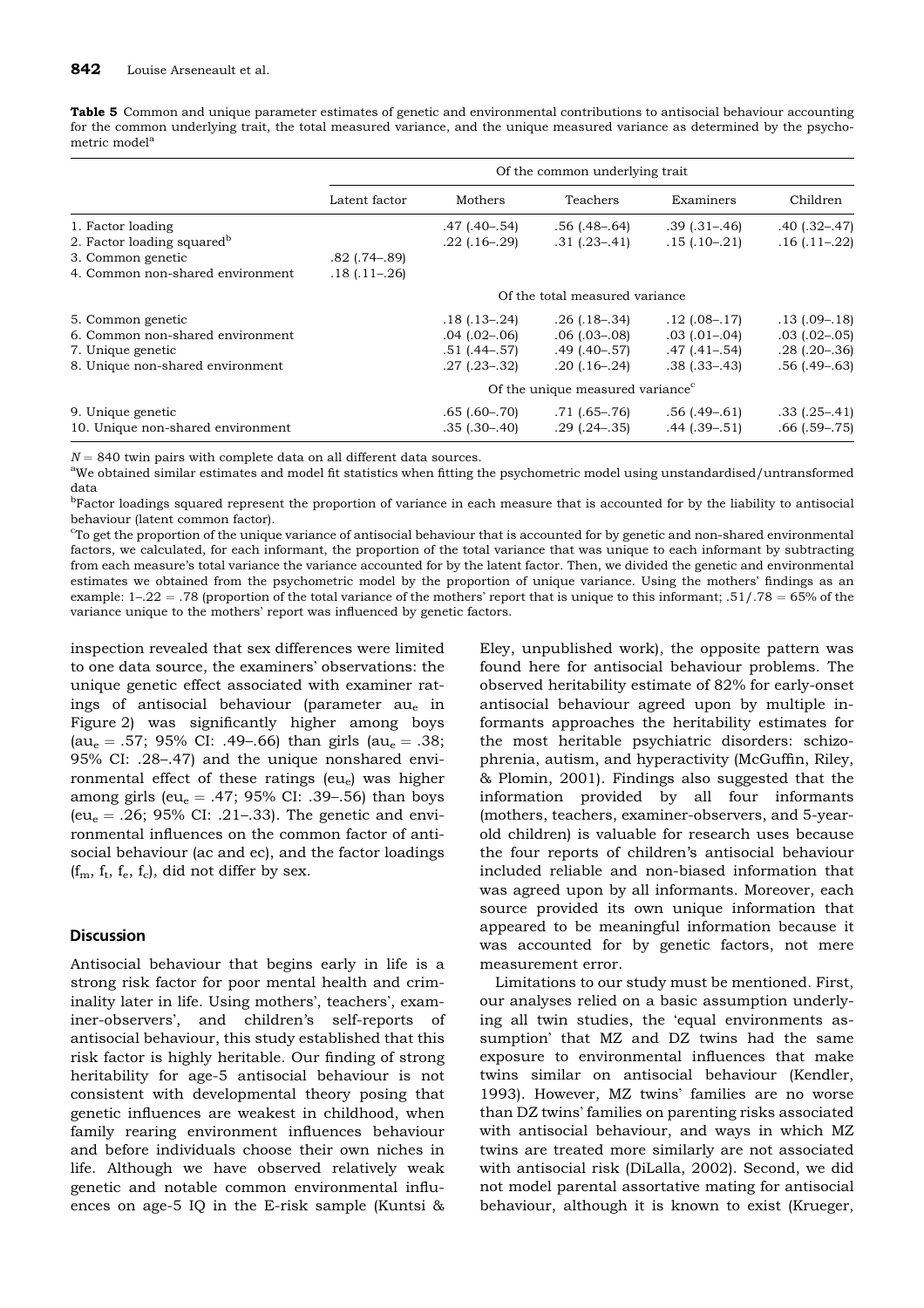Caspi, Moffitt, Bleske, & Silva, 1998). However, assortative mating acts to inflate shared-environment effects, which were very small in our study, suggesting that such inflation is not problematic. Third, we assume that findings can be generalised from twins to the population of singletons (Rutter, Thorpe, Greenwood, Northstone, & Golding, 2003). This assumption is probably defensible because twin–singleton comparisons find no notable differences in behaviour problems or personality (Johnson, Krueger, Bouchard, & McGue, 2002; Moilanen et al., 1999; Gjone & Novik, 1995; Kendler, Martin, Heath, & Eaves, 1995; Levy, Hay, McLaughlin, Wood, & Waldman, 1996; Simonoff et al., 1997; van den Oord, Koot, Boomsma, Verhulst, & Orleveke, 1995). Fourth, like all twin studies, we assumed that the effects of genetic and environmental factors were additive so that no gene–environment interactions or gene–environment correlations were operating (Rutter & Silberg, 2002). This is unlikely to be the case; the heritability coefficient may conceal instances in which children's genetic liability toward antisocial behaviour influences the kinds of environments they encounter and moderates the effects of those environments. In fact, our theory of how childhood-onset antisocial behaviour develops into life-course persistent antisocial behaviour emphasises these processes of gene–environment interplay (Moffitt, 1993) and the aim of future research in the E-risk Study is to test for correlations and interactions between genes and environments. Fifth, although we could verify that there was no difference in the magnitude of heritability of antisocial behaviour for boys and girls, we cannot test whether different genes were influencing their behaviour because funding limitations precluded sampling opposite sex-twins. Sixth, we selected the best-fitting model (the psychometric model) based on parsimony, but we could not eliminate completely the possibility that the biometric model could be correct as well. In either case, the conclusion would remain the same: that pervasive childhood antisocial behaviour is highly heritable. Seventh, our findings from multiple informants need replication using larger samples to detect potentially significant shared-environmental effects, but there are very few large twin studies with data from multiple informants. Limitations aside, the findings of this study have implications for theory about etiology, for methodology in future research, and for the work of clinicians.

The genetic contribution we observed for our single-informant measures (42% for children, 61% for examiner-observers, 69% for mothers, and 76% for teachers) is supported by similar high estimates from four other studies relying on single measures of antisocial behaviour in large representative samples of very young twins. Dionne et al. (2003) report 58% heritability for aggression among 19-month-olds; Van den Oord et al. (1996) report 69% heritability for aggression among 3-year-olds; Van der Valk et al.

(1998) report 50% heritability for externalising behaviour problems among 2–3-year-old boys and 75% for girls, and more recently the same group (van der Valk et al., 2001) report 47% heritability for externalising behaviour among 3-year-olds. However, our finding of 82% heritability for a multiple indicator latent factor of pervasive childhood antisocial behaviour is higher than the estimates, including our own, that rely on single measures of antisocial behaviour.

How is the common factor to be interpreted? Strongest genetic influence was detected specifically by using multi-informant data. For many years, clinicians and researchers have advocated collecting multiple sources of data to assess disruptive behaviour (Achenbach et al., 1987; van der Ende, 1999; Hewitt et al., 1997). There is also a strong tradition of using multiple measures in statistical latent factor models to improve measurement of disorders in research (Bank et al., 1990; Patterson, Capaldi, & Bank, 1991; Fergusson & Horwood, 1993). Each different informant contributes to increase the validity of the assessment by bringing his/her unique perspective on children's behaviour. However, these unique perspectives are also translated into low correlations across different informants. These low correlations are to be expected as they represent differences in characteristics of informants (e.g., teacher's experience, mother's insight, children's age), differences in the amount of time each informant has to observe the children (e.g., 1–2 hours for examiners vs. a school term for teachers), differences in types of setting (e.g., mothers at home vs. teachers at school) and differences in the informants' assessment skills (e.g., highly educated teachers vs. children with limited understanding of the questions). Despite normally low cross-informant correlations, our four measures of antisocial behaviour were correlated non-trivially. They tap variation common to each of the four measures, as shown by the factor analysis and loadings on the common factor from the psychometric model. This common factor represents antisocial behaviour that was observed by different informants, and is thus by definition pervasive across settings. Research has shown that such pervasive behaviour that is corroborated by many reporters represents the severest extreme of the population's symptom distribution (Baillargeon et al., 2001) and it is known to be profoundly consequential for adolescent and adult adjustment (Moffitt, 1993). Findings related to this common factor must not be discounted by the relatively small factor loadings on each of the four measures. The common factor accounts only for a significant small proportion of the variance in any given measure of antisocial behaviour, because pervasive antisocial behaviour is rare in the population. Our study suggests that in addition to being pervasive, extreme, predictive, and rare, this behaviour is also highly heritable.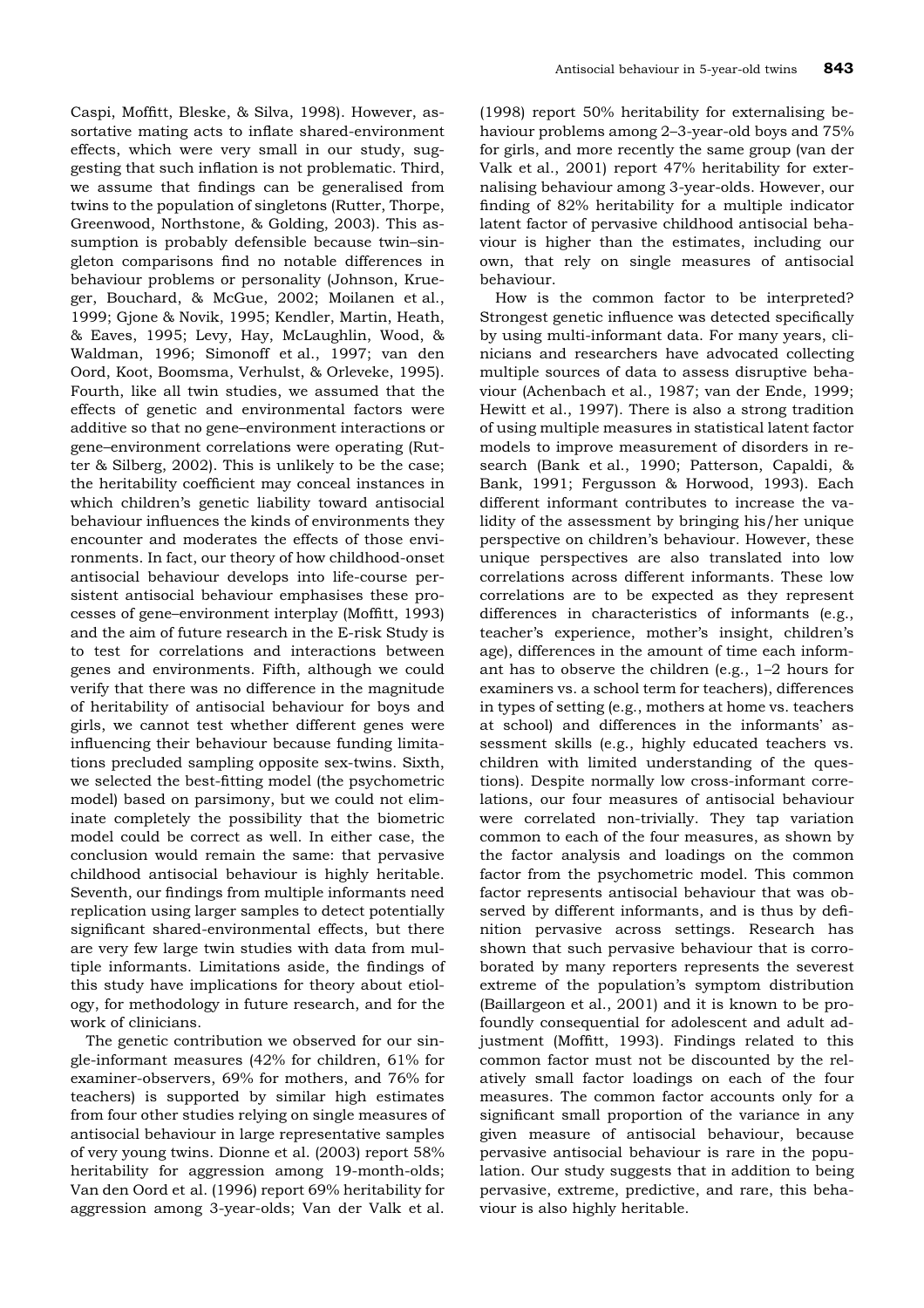How are the source-specific factors interpreted? The genetic contribution we observed for our multiinformant factor of pervasive antisocial behaviour (82% of the common variation) was higher than the heritability estimates we showed for situational antisocial behaviour (34% of the unique variation of children's report, 56% for examiner-observers, 65% for mothers, and 71% for teachers). Situational antisocial behaviours, which account for most variance in each of the four measures, may represent a more prevalent and less severe form of antisocial behaviour. These somewhat smaller genetic effects we observed may indicate that situational antisocial behaviour is less heritable than pervasive antisocial behaviour.

Our finding of 82% heritability for pervasive childhood antisocial behaviour also contrasts against the estimate of 40% heritability for adolescent and adult antisocial behaviour from a recent meta-analysis of 51 studies (Rhee & Waldman, 2002). Some research supports our high heritability estimate by suggesting that genetic etiological processes contribute more to the form of antisocial behaviour that is pervasive across settings and begins in childhood, than to the more prevalent situational form that emerges in adolescence. A Minnesota twin study found early-onset antisocial behaviour to be strongly familial and substantially heritable, in contrast to adolescent-onset which was less familial and largely influenced by environmental factors (Taylor, Iacono, & McGue, 2000). Related evidence comes from behaviour genetic analyses of the Aggression and Delinquency scales from the CBCL. The CBCL Aggression scale is thought to be associated with the early-onset life-course persistent trajectory of antisocial development because its mean scores are stable from early childhood forward, and because it measures antisocial personality traits and physical aggression. In contrast, the CBCL Delinquency scale is associated with the adolescent-onset-transient type, because its mean scores rise during adolescence and it measures rule-breaking behaviour (Stranger, Achenbach, & Verhulst, 1997). Twin and adoption studies of these scales report higher heritability for Aggression (around 60%) than Delinquency (around 30–40%) (Deater-Deckard & Plomin, 1999; Edelbrock, Rende, Plomin, & Thompson, 1995; Eley, Lichtenstein, & Stevenson, 1998). A recent longitudinal study of 1000 Swedish twins (Eley, Lichtenstein, & Moffitt, in press) reported that continuity from childhood (age 8–9 years) to adolescence (age 13–14 years) in the CBCL Aggression scale was largely mediated by genetic influences, suggesting that childhood-onset antisocial behaviour is a more stable heritable phenotype than the adolescentonset form of antisocial behaviour.

These findings, taken together with high heritability estimates from the four aforementioned large studies of twins aged 5 years and under, indicate that childhood-onset antisocial behaviour may be much more heritable than was previously deduced based on the modest heritability estimates obtained in studies of adolescents and adults. If this is true, it recommends that research and theory on the etiology of childhood antisocial behaviour must look beyond the current focus on socioeconomic contexts and parenting processes, to incorporate genetic explanations and develop new theories of nature–nurture interplay (Hill, 2002). In particular, children with pervasive antisocial behaviour problems may be more appropriate samples for molecular genetic research than samples of adolescent or adult offenders.

This study also has implications for measurement of behaviour problems. In the past, researchers have dismissed some forms of ratings; for example, mothers were believed to be biased, children were assumed to be incapable of self-reporting on their behaviour, and observational methods needed improvements in construct validity (Deater-Deckard, 2000; Leve, Winebarger, Fagot, Reid, & Goldsmith, 1998). The present study indicates that these reservations are unfounded. First, based on previous research, we expected moderate correlations between the four informants' reports of antisocial behaviour, but despite the modesty of these correlations, we also found significant shared variation in the informants' reports, indicating that different informants were reporting on the same construct. Second, we observed comparable estimates of genetic and environmental components across the four informants, suggesting that antisocial behaviour among young children has similar genetic variation no matter who reports it. Third, beyond the information that was agreed-upon by the informants, each one of them reported unique information that we could deduce was meaningful because it was accounted for by genetic factors, as opposed to measurement error. The findings suggest that researchers studying children's behaviour disorders should try to collect data from multiple, different sources (Loeber, Green, Lahey, & Stouthamer-Loeber, 1990; Jensen et al., 1995; van der Ende, 1999). Also, our results with respect to the unique information provided by each informant indicate that using all the information from each rater to create composite scores will capture more meaningful variation than restricting composites to only the information agreed upon by all raters. This recommends the strategy of counting symptoms if they are reported by any source, which has been suggested previously by others (Bird, Gould, & Staghezza, 1992; Piacentini, Cohen, & Cohen, 1992; Jensen et al., 1999).

Finally, this study has implications for clinical intervention. High heritability estimates found for antisocial behaviour among young children imply that clinicians treating children can expect to encounter antisocial behaviour in other family members, particularly in their young patients' parents.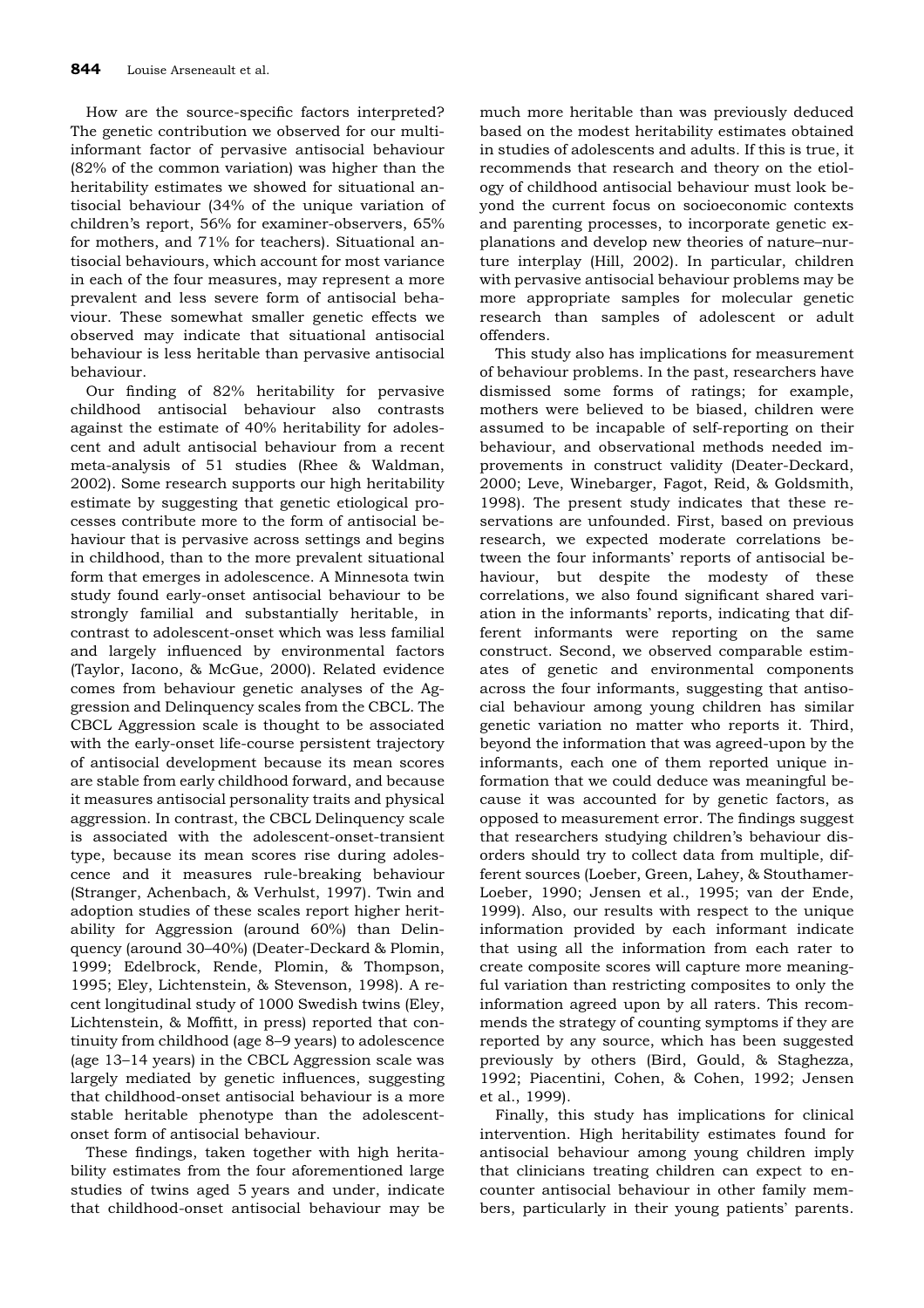Research shows that parents' antisocial behaviour promotes children's maladjustment via genetic, but also strong environmental rearing effects (Jaffee, Moffitt, Caspi, & Taylor, 2003). Previous studies also show that parents' antisocial behaviour is an important factor contributing to non-compliance and drop-out from therapeutic programs (Kazdin & Mazurick, 1994). Preventionists who translate research into therapeutic prevention programmes must develop strategies for dealing not only with difficult youngsters, but also unskilled and uncooperative parents.

## Acknowledgements

We are grateful to the Study mothers and fathers, the twins, and the twins' teachers for their participation. Our thanks to Robert Plomin and Michael Rutter for their contributions, to Thomas Achenbach for his permission to add items to the CBCL, Thalia Eley, Michel Boivin, and Robert Krueger for their helpful comments, to Hallmark Cards for their sponsorship and to members of the E-risk team for their dedication, hard work, and insights.

Dr Arseneault is supported by the Canadian Institutes of Health Research, and the E-risk Study is funded by the Medical Research Council. Terrie Moffitt is a Royal Society–Wolfson Research Merit Award holder.

## Correspondence to

Louise Arseneault, Box Number P080, Institute of Psychiatry, De Crespigny Park, London SE5 8AF, UK; Email: l.arseneault@iop.kcl.ac.uk

#### References

- Ablow, J.C., & Measelle, J.R. (1999). The Berkeley Puppet Interview (BPI): Interviewing and coding system manuals. Eugene, OR: University of Oregon, Department of Psychology.
- Ablow, J.C., Measelle, J.R., Kramer, H.C., Harrington, R., Luby, J., Smider, N., Dierker, L., Clark, V., Dubicka, B., Heffelfinger, A., Essex, M.J., & Kupfer, D.J. (1999). The MacArthur Three-City Outcome Study: Evaluating multi-informant measures of young children's symptomatology. Journal of the American Academy of Child and Adolescent Psychiatry, 38, 1580–1590.
- Achenbach, T.M. (1991a). Manual for the Child Behavior Checklist/4–18 and 1991 Profile. Burlington, VT: University of Vermont, Department of Psychiatry.
- Achenbach, T.M. (1991b). Manual for the Teacher's Report Form and 1991 Profile. Burlington, VT: University of Vermont, Department of Psychiatry.
- Achenbach, T.M., McConaughy, S.H., & Howell, C.T. (1987). Child/adolescent behavioral and emotional problems: Implication of cross-informant correlations

for situational specificity. Psychological Bulletin, 101, 213–232.

- American Psychiatric Association (1994). Diagnostic and Statistical Manual of Mental Disorders (4th edn). Washington, DC: American Psychiatric Association.
- Baillargeon, R.H., Boulerice, B., Tremblay, R.E., Zoccolillo, M., Vitaro, F., & Kohen, D.E. (2001). Modeling interinformant agreement in the absence of a 'gold standard'. Journal of Child Psychology and Psychiatry, 42, 463–473.
- Bank, L., Dishion, T.J., Skinner, M.L., & Patterson, G.R. (1990). Method variance in structural equation modeling: Living with 'glop'. In G.R. Patterson (Ed.), Depression and aggression in family interaction (pp. 247–279). Hillsdale, NJ: Lawrence Erlbaum Associates.
- Bird, H.R., Gould, M.S., & Staghezza, B. (1992). Aggregating data from multiple informants in child psychiatry epidemiological research. Journal of the American Academy of Child and Adolescent Psychiatry, 31, 78–85.
- Birth Statistics. (1996). Series FM1 no. 23. London: HMSO.
- Bollen, K.A. (1989). Structural equations with latent variables. New York: Wiley.
- Boyle, M.H., Offord, D.R., Racine, Y., Sanford, D., Szatmari, P., Fleming, J.E., & Price-Munn, N. (1993). Evaluation of the Diagnostic Interview for Children and Adolescents for use in general population samples. Journal of Abnormal Child Psychology, 21, 663–681.
- Burnham, K.P., & Anderson, D.R. (1998). Model selection and inference: A practical information-theoretic approach. New York: Springer-Verlag.
- Caspi, A. (2000). The child is father of the man: Personality continuities from childhood to adulthood. Journal of Personality and Social Psychology, 78, 158–172.
- Caspi, A., Henry, B., McGee, R.O., Moffitt, T.E., & Silva, P.A. (1995). Temperamental origins of child and adolescent behavior problems: From age 3 to age 15. Child Development, 66, 55–68.
- Caspi, A., Moffitt, T.E., Newman, D.L., & Silva, P.A. (1996). Behavioral observations at age 3 predict adult psychiatric disorders: Longitudinal evidence from a birth cohort. Archives of General Psychiatry, 53, 1033–1039.
- Chilcoat, H.D., & Bresleau, N. (1997). Does psychiatric history bias mothers' reports? An application of a new analytic approach. Journal of the American Academy of Child and Adolescent Psychiatry, 36, 971–979.
- Deater-Deckard, K. (2000). Parenting and child behavioral adjustment in early childhood: A quantitative genetic approach to studying family process. Child Development, 71, 468–484.
- Deater-Deckard, K., & Plomin, R. (1999). An adoption study of the etiology of teacher and parent reports of externalising behavior problems in middle childhood. Child Development, 70, 144–154.
- DiLalla, L.F. (2002). Behavior genetics of aggression in children: Review and future directions. Developmental Review, 22, 593–622.
- DiLalla, L.F., & Gottesman, I.I. (1989). Heterogeneity of causes for delinquency and criminality: Lifespan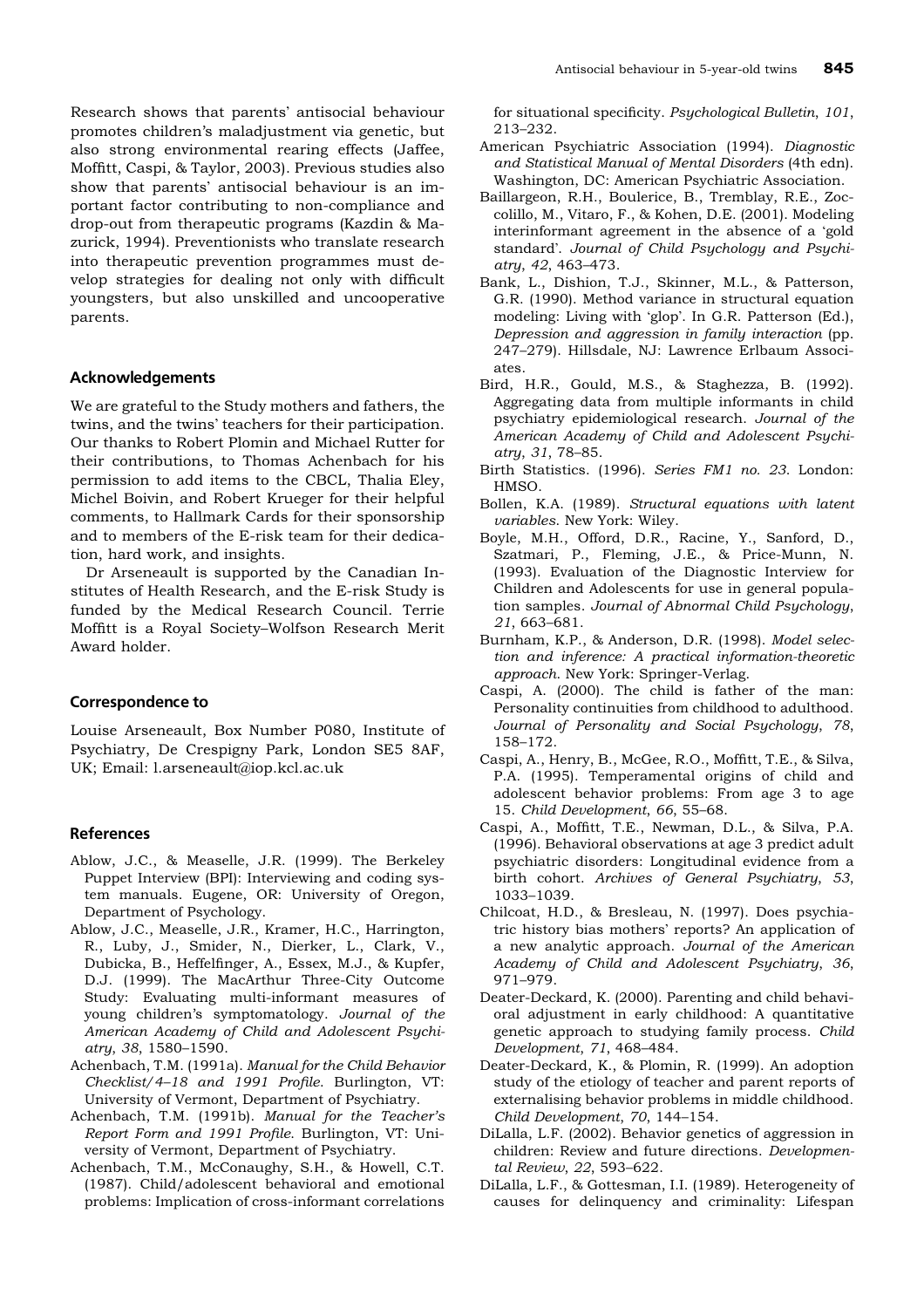perspectives. Development and Psychopathology, 1, 339–349.

- Dionne, G., Tremblay, R.E., Boivin, M., Laplante, D., & Pérusse, D. (2003). Physical aggression and expressive vocabulary in 19-month-old twins. Developmental Psychology, 37, 261–273.
- Dumas, J.E., & Wekerle, C. (1995). Maternal reports of child behavior problems and personal distress as predictors of dysfunctional parenting. Development and Psychopathology, 7, 465–479.
- Edelbrock, C., Costello, A.J., Dulcan, M.K., Kalas, R., & Conover, N.C. (1985). Age differences in the reliability of the psychiatric interview of the child. Child Development, 56, 265–275.
- Edelbrock, C., Rende, R., Plomin, R., & Thompson, L.A. (1995). A twin study of competence and problem behavior in childhood and early adolescence. Journal of Child Psychology and Psychiatry, 36, 775–785.
- Eley, T.C., Lichtenstein, P., & Moffitt, T.E. (in press). A longitudinal behavioral genetic analysis of the etiology of aggressive and non-aggressive antisocial behavior. Development and Psychopathology.
- Eley, T.C., Lichtenstein, P., & Stevenson, J. (1998). Sex differences in the etiology of aggressive and nonaggressive antisocial behavior: Results from two twin studies. Child Development, 70, 155–168.
- Farrington, D.P., Gallagher, B., Morley, L., St. Ledger, R.J., & West, D. (1988). Are there any successful men from criminogenic backgrounds? Psychiatry, 51, 116–130.
- Fergusson, D.M., & Horwood, L.J. (1993). The structure, stability and correlations of the trait components of conduct disorder, attention deficit and anxiety/withdrawal reports. Journal of Child Psychology and Psychiatry, 34, 749–766.
- Fergusson, D.M., Lynskey, M.T., & Horwood, L.J. (1993). The effect of maternal depression on maternal ratings of child behavior. Journal of Abnormal Child Psychology, 21, 245–269.
- Gjone, H., & Novik, T.S. (1995). Parental ratings of behavioural problems: A twin and general population comparison. Journal of Child Psychology and Psychiatry, 36, 1213–1224.
- Goldsmith, H.H., & Gottesman, I.I. (1981). Origins of variation in behavioural style: A longitudinal study of temperament in young twins. Child Development, 52,  $91 - 103$ .
- Haapasalo, J., & Tremblay, R.E. (1994). Physically aggressive boys from age 6 to 12: Family background, parenting behavior, and prediction of delinquency. Journal of Consulting and Clinical Psychology, 62, 1044–1052.
- Hewitt, J.K., Silberg, J.L., Neale, M.C., Eaves, L., & Erickson, M. (1992). The analysis of parental ratings of children's behavior using LISREL. Behavior Genetics, 22, 293–317.
- Hewitt, J.K., Silberg, J.L., Rutter, M., Simonoff, E., Meyer, J.M., Maes, H.H., Pickles, A., Neale, M.C., Loeber, R., Erickson, M.T., Kendler, K.S., Heath, A.C., Truett, K.R., Reynolds, C.A., & Eaves, L.J. (1997). Genetics and developmental psychopathology: 1. Phenotypic assessment in the Virginia Twin Study of Adolescent Behavioral Development. Journal of Child Psychology and Psychiatry, 38, 943– 963.
- Hill, J. (2002). Biological, psychological, and social processes in the conduct disorders. Journal of Child Psychology and Psychiatry, 43, 133–164.
- Hu, L., & Bentler, P.M. (1999). Cutoff criteria for fit indexes in covariance structure analysis: Conventional criteria versus new alternatives. Structural Equation Modeling, 6, 1–55.
- Jaffee, S.R., Moffitt, T.E., Caspi, A., & Taylor, A. (2003). Life with (without) father: The benefits of living with two biological parents depend on the father's antisocial behavior. Child Development, 74, 109–126.
- Jensen, P.S., Roper, M., Fisher, P., Piacentini, J.C., Canino, G., Richters, J., Rubio-Stipec, M., Dulcan, M., Goodman, S., Davies, M., Rae, D., Shaffer, D., Bird, H., Lahey, B., & Schwab-Stone, M. (1995). Testretest reliability of the Diagnostic Interview Schedule for Children (DISC 2.1): Parent, child, and combined algorithms. Archives of General Psychiatry, 52, 61– 71.
- Jensen, P.S., Rubio-Stipec, M., Canino, G., Bird, H., Dulcan, M., Schwab-Stone, M., & Lahey, B. (1999). Parent and child contributions to diagnosis of mental disorder: Are both informants always necessary? Journal of the American Academy of Child and Adolescent Psychiatry, 38, 1569–1579.
- Johnson, W., Krueger, R.F., Bouchard, T.J., & McGue, M. (2002). The personalities of twins: Just ordinary folks. Twin Research, 5, 125–131.
- Kagan, J. (1998). Biology and the child. InW. Damon & N. Eisenberg (Eds.), Handbook of child psychology: Vol. 3. Social, emotional, and personality development (pp. 177–236). New York, NY: Cambridge University Press.
- Kazdin, A.E., & Mazurick, J.L. (1994). Dropping out of child psychotherapy. Journal of Consulting and Clinical Psychology, 62, 1069–1074.
- Keenan, K. (2001). Uncovering preschool precursors to problem behavior. In R. Loeber & D.P. Farrington (Eds.), Child delinquents: Development, intervention, and service needs (pp. 117–134). Thousand Oaks, CA: Sage.
- Keenan, K., & Wakschlag, L.S. (2002). Can a valid diagnosis of disruptive behavior disorder be made in preschool children? American Journal of Psychiatry, 159, 351–358.
- Kendler, K.S. (1993). Twin studies of psychiatric illness: Current status and future directions. Archives of General Psychiatry, 50, 905–915.
- Kendler, K.S., Martin, N.G., Heath, A.C., & Eaves, L. (1995). Self-report psychiatric symptoms in twins and their nontwin relatives: Are twins different? American Journal of Medical Genetics, 60, 588–591.
- Krueger, R., Caspi, A., Moffitt, T.E., Bleske, A., & Silva, P.A. (1998). Assortative mating for antisocial behaviour: Developmental and methodological implications. Behavior Genetics, 28, 173–186.
- Kuntsi, J., & Eley, T.C. (unpublished work). A shared genetic etiology of hyperactive behaviour and cognitive test performance.
- Leve, L.D., Winebarger, A.A., Fagot, B.I., Reid, J.B., & Goldsmith, H.H. (1998). Environmental and genetic variance in children's observed and reported maladaptive behavior. Child Development, 69, 1286– 1298.
- Levy, F., Hay, D., McLaughlin, M., Wood, C., & Waldman, I. (1996). Twin–sibling differences in parental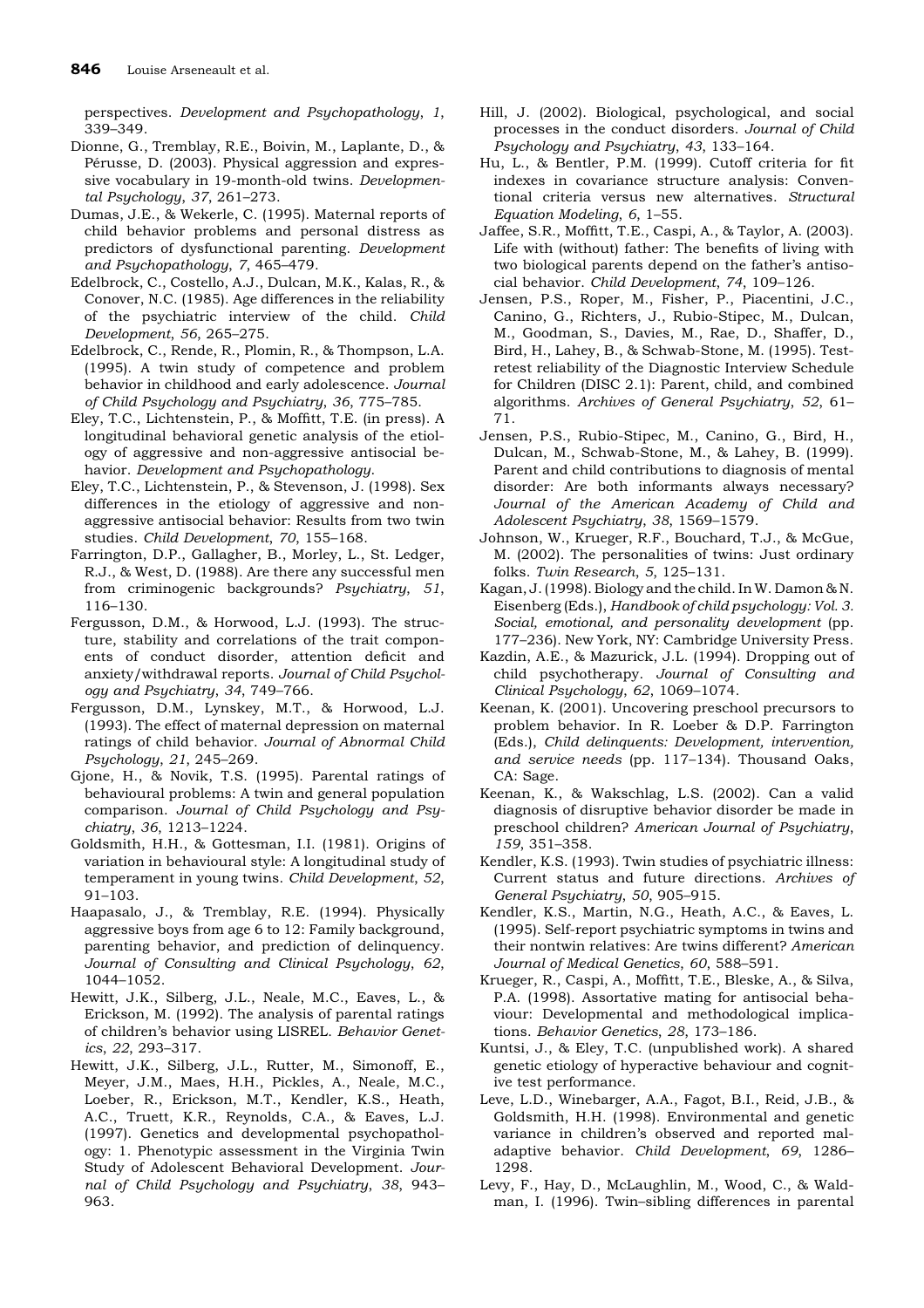reports of ADHD, speech, reading, and behavioural problems. Journal of Child Psychology and Psychiatry, 37, 569–578.

- Loeber, R., Green, S., Lahey, B., & Stouthamer-Loeber, M. (1990). Optimal informants on childhood disruptive behaviors. Development and Psychopathology, 1, 317–337.
- MacCallum, R.C., Browne, M.W., & Sugawara, H.M. (1996). Power analysis and determination of sample size for covariance structure modeling. Psychological Methods, 1, 130–149.
- Maynard, R.A. (1997). Kids having kids: Economic costs and social consequences of teen pregnancy. Washington, DC: Urban Institute Press.
- McGue, M., Bouchard, T.J., Iacono, W.G., & Lykken, D.T. (1993). Behavioral genetics of cognitive ability: A life-span perspective. In R. Plomin & G.E. McClearn (Eds.), Nature, nurture, and psychology (pp. 59–76). Washington, DC: American Psychological Association.
- McGuffin, P., Riley, B., & Plomin, R. (2001). Toward behavioral genomics. Science, 291, 1232–1234.
- Measelle, J.R., Ablow, J.C., Cowan, P.A., & Cowan, C.P. (1998). Assessing young children's views of their academic, social, and emotional lives: An evaluation of the self-perception scales of the Berkeley Puppet Interview. Child Development, 69, 1556–1576.
- Moffitt, T.E. (1993). 'Life-course-persistent' and 'adolescence-limited' antisocial behavior: A developmental taxonomy. Psychological Review, 100, 674–701.
- Moffitt, T.E., Caspi, A., Harrington, H., & Milne, B.J. (2002). Males on the life-course persistent and adolescence-limited antisocial pathways: Follow-up at age 26. Development and Psychopathology, 14, 179–206.
- Moffitt, T.E., Caspi, A., Rutter, M., & Silva, P.A. (2001). Sex differences in antisocial behaviour: Conduct disorder, delinquency, and violence in the Dunedin Longitudinal Study. Cambridge: Cambridge University Press.
- Moffitt, T.E., & the E-Risk Study Team (2002). Teenaged mothers in contemporary Britain. Journal of Child Psychology and Psychiatry, 43, 727–742.
- Moilanen, I., Linna, S.-L., Ebeling, H., Kumpulainen, K., Tamminen, T., Piha, J., & Almqvist, F. (1999). Are twins' behavioural/emotional problems different from singletons'? European Child and Adolescent Psychiatry, 8 (Suppl. 4), 62–67.
- Muthén, L.K., & Muthén, B.O. (1998). Mplus: The comprehensive modeling program for applied researchers. Los Angeles: Author.
- Neale, M.C. (1997). Mx: Statistical modelling (4th edn). Richmond, VA: Medical College of Virginia, Department of Psychiatry.
- Neale, M.C., & Cardon, L.R. (1992). Methodology for genetic studies of twins and families. Dordrecht: Kluwer Academic.
- Patterson, G.R., Capaldi, D., & Bank, L. (1991). An early starter model for predicting delinquency. In D. Pepler & K. Rubin (Eds.), The development and treatment of childhood aggression (pp. 139–168). Hillsdale, NJ: Erlbaum.
- Patterson, G.R., & Yoerger, K. (1997). A developmental model for late-onset delinquency. In D.W. Osgood (Ed.), Motivation and delinquency (pp. 119–177). Lincoln, NE: University of Nebraska Press.
- Piacentini, J.C., Cohen, P., & Cohen, J. (1992). Combining discrepant diagnostic information from

multiple sources: Are complex algorithms better than simple ones? Journal of Abnormal Child Psychology, 20, 51–63.

- Plomin, R., DeFries, J.C., McClearn, G.E., & McGuffin, P. (2001). Behavioral genetics (4th edn). New York, NY: Worth.
- Plomin, R., Fulker, D.W., Corley, R., & DeFries, J.C. (1997). Nature, nurture, and cognitive development from 1 to 16 years: A parent–offspring adoption study. Psychological Science, 8, 442–447.
- Raftery, A.E. (1995). Bayesian model selection in social research. In P.V. Marsden (Ed.), Sociological methodology (pp. 111–196). Oxford, UK: Blackwell.
- Rhee, S., & Waldman, I.D. (2002). Genetic and environmental influences on antisocial behavior: A metaanalysis of twin and adoption studies. Psychological Bulletin, 29, 490–529.
- Robins, L.N. (1966). Deviant children grown up. Baltimore, MD: Williams and Wilkins.
- Rowe, D.C., & Osgood, D.W. (1984). Heredity and sociological theories of delinquency: A reconstruction. American Sociological Review, 49, 526–540.
- Rutter, M., & Silberg, J. (2002). Gene–environment interplay in relation to emotional and behavioral disturbance. Annual Review of Psychology, 53, 463– 490.
- Rutter, M., Thorpe, K., Greenwood, R., Northstone, K., & Golding, J. (2003). Twins as a natural experiment to study the causes of mild language delay: I: Design; twin–singleton differences in language, and obstetric risks. Journal of Child Psychology and Psychiatry, 44, 326–341.
- Scarr, S., & McCartney, K. (1983). How people make their own environments: A theory of genotype to environment effects. Child Development, 54, 424– 435.
- Schmitz, S., Fulker, D.W., & Mrazek, D.A. (1995). Problem behavior in early and middle childhood: An initial behavior genetic analysis. Journal of Child Psychology and Psychiatry, 36, 1443–1458.
- Schwab-Stone, M., Fallon, T., Briggs, M., & Crowther, B. (1994). Reliability of diagnostic reporting for children aged 6–11 years: A test-retest study of the Diagnostic Interview Schedule for Children–Revised. American Journal of Psychiatry, 151, 1048–1054.
- Shaw, D.S., Owens, E.B., Vondra, J.I., Keenan, K., & Winslow, E.B. (1996). Early risk factors and pathways in the development of early disruptive behavior problems. Development and Psychopathology, 8, 679– 699.
- Simonoff, E., Pickles, A., Hervas, A., Silberg, J.L., Rutter, M., & Eaves, L. (1998). Genetic influences on childhood hyperactivity: Contrast effects imply parental rating bias, not sibling interaction. Psychological Medicine, 28, 825–837.
- Simonoff, E., Pickles, A., Hewitt, J., Silberg, J., Rutter, M., Loeber, R., Meyer, J., Neale, M., & Eaves, L. (1995). Multiple raters of disruptive child behavior: Using a genetic strategy to examine shared views and bias. Behavior Genetics, 25, 311–326.
- Simonoff, E., Pickles, A., Meyer, J., Silberg, J.L., Maes, H.H., Loeber, R., Rutter, M., Hewitt, J.K., & Eaves, L. (1997). The Virginia Twin Study of Adolescent Behavioral Development. Archives of General Psychiatry, 54, 801–808.